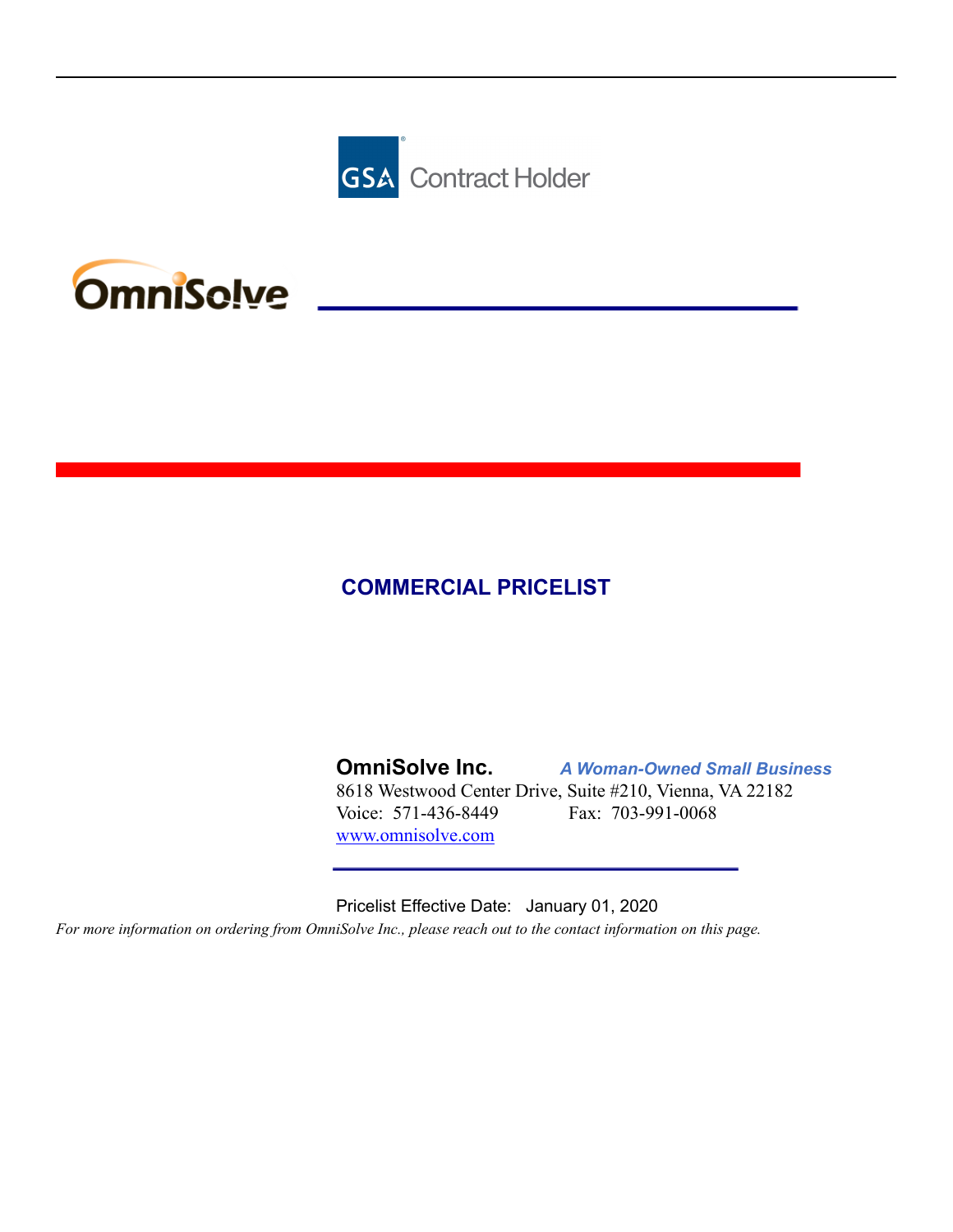|                        |                                                                               |                                                                                                                           |                 | Onsite<br>Commercial<br><b>Hourly Rate</b> | <b>Offsite</b><br>Commercial<br><b>Hourly Rate</b> |
|------------------------|-------------------------------------------------------------------------------|---------------------------------------------------------------------------------------------------------------------------|-----------------|--------------------------------------------|----------------------------------------------------|
|                        | Minimum / General Experience and                                              |                                                                                                                           | Grade           | (effective                                 | (effective                                         |
| <b>Labor Category</b>  | <b>Years of Experience</b>                                                    | <b>Responsibilities</b>                                                                                                   | Level           | Jan 1, 2020)                               | Jan 1, 2020)                                       |
|                        |                                                                               | Responsible for the full life cycle development of                                                                        |                 |                                            |                                                    |
|                        |                                                                               | applications including complex deployments requiring multi-<br>cross functional team management. Exercises analytical     |                 |                                            |                                                    |
|                        |                                                                               | techniques when gathering information from users, defining                                                                |                 |                                            |                                                    |
|                        |                                                                               | work problems, and developing procedures to resolve the                                                                   |                 |                                            |                                                    |
|                        |                                                                               | problems. Provides support for structured analysis                                                                        |                 |                                            |                                                    |
|                        |                                                                               | techniques. Manages large teams in cross project                                                                          |                 |                                            |                                                    |
|                        | Minimum of 10 years of specialized<br>experience which applies to systems     | integration support, quality assurance services,<br>implementation, and deployment. Provides management                   |                 |                                            |                                                    |
|                        | development life cycle project planning,                                      | oversight of team members, scope of project, risk                                                                         |                 |                                            |                                                    |
|                        | management, and control. Requires                                             | management, and issues management. Attends formal                                                                         |                 |                                            |                                                    |
|                        | competence in all phases of systems                                           | reviews of team work products to ensure completeness and                                                                  |                 |                                            |                                                    |
| Program                | development life cycle and project                                            | correctness. Develops, manages, and maintains project                                                                     |                 |                                            |                                                    |
| Manager II             | management concepts and methods.                                              | plan, project scope, risk assessment, and budget.<br>Responsible for the full life cycle development of                   | E <sub>11</sub> | \$197.18                                   | \$205.07                                           |
|                        |                                                                               | applications including deployments requiring multi-cross                                                                  |                 |                                            |                                                    |
|                        |                                                                               | functional team management. Exercises analytical                                                                          |                 |                                            |                                                    |
|                        |                                                                               | techniques when gathering information from users, defining                                                                |                 |                                            |                                                    |
|                        |                                                                               | work problems, and developing procedures to resolve the                                                                   |                 |                                            |                                                    |
|                        |                                                                               | problems. Provides support for structured analysis<br>techniques. Manages small to midsize teams in project               |                 |                                            |                                                    |
|                        | Minimum of 9 years of specialized                                             | integration support, quality assurance services,                                                                          |                 |                                            |                                                    |
|                        | experience which applies to systems                                           | implementation, and deployment. Provides management                                                                       |                 |                                            |                                                    |
|                        | development life cycle project planning,                                      | oversight of team members, scope of project, risk                                                                         |                 |                                            |                                                    |
|                        | management, and control. Requires                                             | management, and issues management. Attends formal                                                                         |                 |                                            |                                                    |
|                        | competence in all phases of systems                                           | reviews of team work products to ensure completeness and                                                                  |                 |                                            |                                                    |
| Program<br>Manager I   | development life cycle and project<br>management concepts and methods.        | correctness. Develops, manages, and maintains project<br>plan, project scope, risk assessment, and budget.                | E <sub>10</sub> | \$162.49                                   | \$168.99                                           |
|                        |                                                                               | Responsible for the full life cycle development of                                                                        |                 |                                            |                                                    |
|                        |                                                                               | applications including complex deployments requiring multi-                                                               |                 |                                            |                                                    |
|                        |                                                                               | cross functional team management. Exercises analytical                                                                    |                 |                                            |                                                    |
|                        |                                                                               | techniques when gathering information from users, defining                                                                |                 |                                            |                                                    |
|                        |                                                                               | work problems, and developing procedures to resolve the<br>problems. Provides support for structured analysis             |                 |                                            |                                                    |
|                        |                                                                               | techniques. Manages large teams in cross project                                                                          |                 |                                            |                                                    |
|                        |                                                                               | integration support, quality assurance services,                                                                          |                 |                                            |                                                    |
|                        | Minimum of 9 years of specialized                                             | implementation, and deployment. Provides management                                                                       |                 |                                            |                                                    |
|                        | experience which applies to systems                                           | oversight of team members, scope of project, risk                                                                         |                 |                                            |                                                    |
|                        | development life cycle project planning,<br>management, and control. Requires | management, and issues management. Attends formal<br>reviews of team work products to ensure completeness and             |                 |                                            |                                                    |
|                        | competence in all phases of systems                                           | correctness. Develops, manages, and maintains project                                                                     |                 |                                            |                                                    |
| Project Manager        | development life cycle and project                                            | plan, project scope, risk assessment, and budget. Has                                                                     |                 |                                            |                                                    |
| Ш                      | management concepts and methods.                                              | received Project Management certification.                                                                                | E <sub>10</sub> | \$182.74                                   | \$190.04                                           |
|                        |                                                                               | Responsible for the full life cycle development of                                                                        |                 |                                            |                                                    |
|                        |                                                                               | applications including complex deployments requiring multi-<br>cross functional team management. Exercises analytical     |                 |                                            |                                                    |
|                        |                                                                               | techniques when gathering information from users, defining                                                                |                 |                                            |                                                    |
|                        |                                                                               | work problems, and developing procedures to resolve the                                                                   |                 |                                            |                                                    |
|                        |                                                                               | problems. Provides support for structured analysis                                                                        |                 |                                            |                                                    |
|                        |                                                                               | techniques. Leads teams in cross project integration                                                                      |                 |                                            |                                                    |
|                        |                                                                               | support, quality assurance services, implementation, and<br>deployment. Provides day to day management and                |                 |                                            |                                                    |
|                        | Minimum of 8 years of specialized                                             | oversight of team members, scope of project, risk                                                                         |                 |                                            |                                                    |
|                        | experience which applies to systems                                           | management, and issues tracking. Attends formal reviews                                                                   |                 |                                            |                                                    |
|                        | development life cycle project planning,                                      | of team work products to ensure completeness and                                                                          |                 |                                            |                                                    |
|                        | management, and control. Requires                                             | correctness. Schedules and ensures completion of                                                                          |                 |                                            |                                                    |
| <b>Project Manager</b> | competence in all phases of systems<br>development life cycle and project     | structured walkthrough of deliverables. Develops, manages,<br>and maintains project plan, project scope, risk assessment, |                 |                                            |                                                    |
| Ш                      | management concepts and methods.                                              | and budget.                                                                                                               | E9              | \$173.97                                   | \$180.93                                           |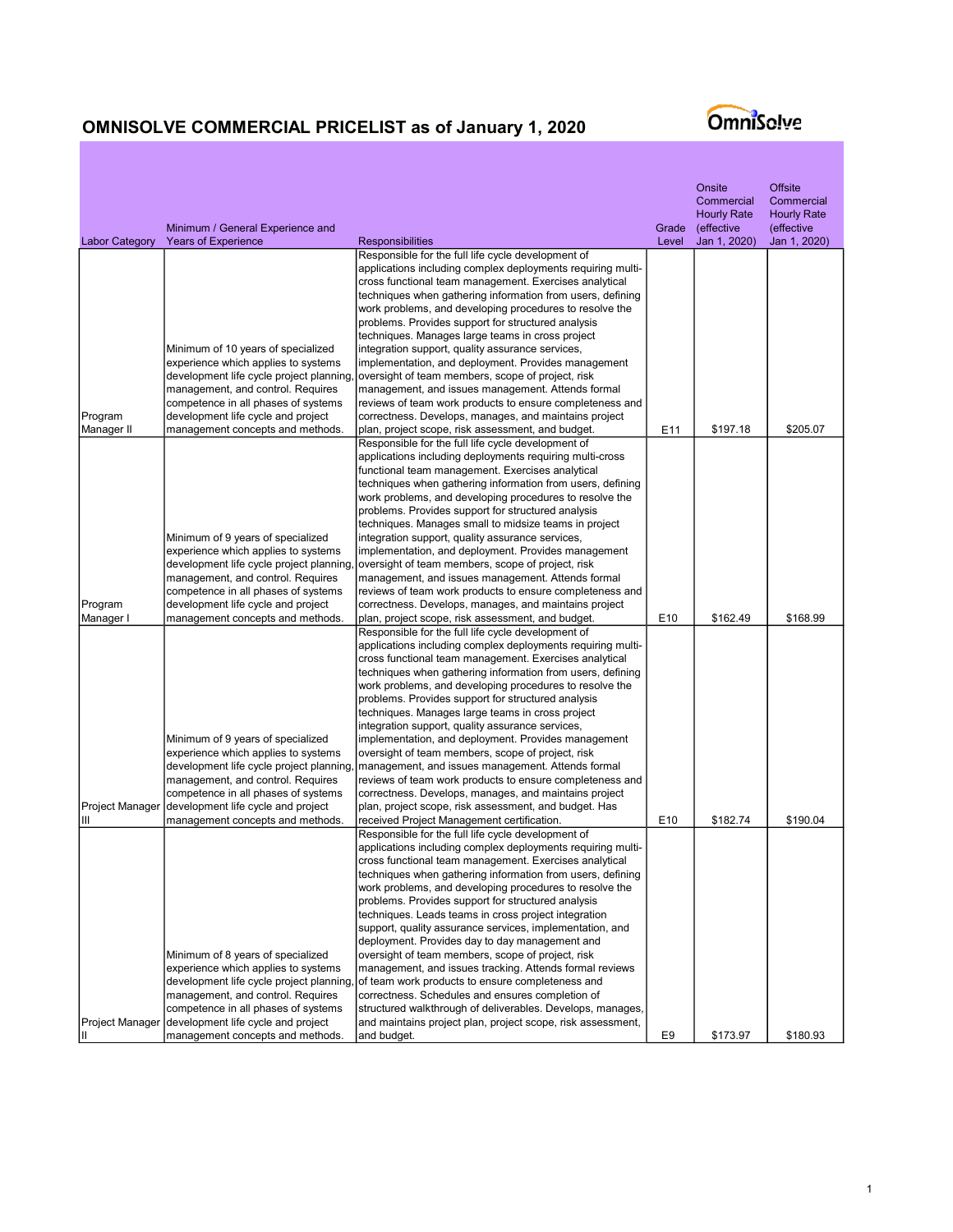|                                     | Minimum / General Experience and                                                                                                                                                                                                                                                                               |                                                                                                                                                                                                                                                                                                                                                                                                                                                                                                                                                                                                                                                                                                                                                                                                                                                                                                                                 | Grade          | Onsite<br>Commercial<br><b>Hourly Rate</b><br>(effective | <b>Offsite</b><br>Commercial<br><b>Hourly Rate</b><br>(effective |
|-------------------------------------|----------------------------------------------------------------------------------------------------------------------------------------------------------------------------------------------------------------------------------------------------------------------------------------------------------------|---------------------------------------------------------------------------------------------------------------------------------------------------------------------------------------------------------------------------------------------------------------------------------------------------------------------------------------------------------------------------------------------------------------------------------------------------------------------------------------------------------------------------------------------------------------------------------------------------------------------------------------------------------------------------------------------------------------------------------------------------------------------------------------------------------------------------------------------------------------------------------------------------------------------------------|----------------|----------------------------------------------------------|------------------------------------------------------------------|
| <b>Labor Category</b>               | <b>Years of Experience</b>                                                                                                                                                                                                                                                                                     | Responsibilities                                                                                                                                                                                                                                                                                                                                                                                                                                                                                                                                                                                                                                                                                                                                                                                                                                                                                                                | Level          | Jan 1, 2020)                                             | Jan 1, 2020)                                                     |
|                                     | Minimum of 6 years of specialized<br>experience which applies to systems<br>development life cycle project planning,<br>management, and control. Requires<br>competence in all phases of systems                                                                                                               | Responsible for the full life cycle development of<br>applications. Exercises analytical techniques when<br>gathering information from users, defining work problems,<br>and developing procedures to resolve the problems.<br>Provides support for structured analysis techniques.<br>Participates in cross project integration support and quality<br>assurance services. Provides day to day management and<br>oversight of team members and scope of project. Attends<br>formal reviews of team work products for completeness and<br>correctness. Schedules and ensures completion of<br>structured walkthrough of deliverables. Develops, manages,                                                                                                                                                                                                                                                                        |                |                                                          |                                                                  |
| Project Manager                     | development life cycle and project                                                                                                                                                                                                                                                                             | and maintains project plan, project scope, risk assessment,<br>and budget.                                                                                                                                                                                                                                                                                                                                                                                                                                                                                                                                                                                                                                                                                                                                                                                                                                                      | E <sub>8</sub> | \$144.99                                                 | \$150.79                                                         |
| Associate<br><b>Project Manager</b> | management concepts and methods.<br>Minimum of 4 years of specialized<br>experience which applies to systems<br>development life cycle project planning,<br>management, and control. Requires<br>competence in all phases of systems<br>development life cycle and project<br>management concepts and methods. | Responsible for the full life cycle development of<br>applications. Exercises analytical techniques when<br>gathering information from users, defining work problems,<br>and developing procedures to resolve the problems.<br>Provides support for structured analysis techniques.<br>Participates in cross project integration support and quality<br>assurance reviews. Provides oversight of team members,<br>scope of project, and project status. Attends formal reviews<br>of team work products for completeness and correctness.<br>Schedules and ensures completion of structured<br>walkthrough of deliverables. Develops, manages, and<br>maintains project plan, project scope, risk assessment, and<br>budget.                                                                                                                                                                                                    | E7             | \$121.79                                                 | \$126.67                                                         |
|                                     |                                                                                                                                                                                                                                                                                                                | Responsible aspects of the full life cycle development of                                                                                                                                                                                                                                                                                                                                                                                                                                                                                                                                                                                                                                                                                                                                                                                                                                                                       |                |                                                          |                                                                  |
|                                     | Minimum of 2 years of specialized<br>experience which applies to systems<br>development life cycle, task scheduling<br>and planning, and leadership of small<br>to medium size team. Demonstrates<br>competence in all phases of systems<br>development life cycle and task                                    | applications. Exercises analytical techniques when<br>gathering information from users, defining work problems,<br>and developing procedures to resolve the problems.<br>Provides support for structured analysis techniques.<br>Participates in cross project integration support and quality<br>assurance reviews. Performs a lead role of team members,<br>project schedule and project status. Attends formal reviews<br>of team work products for completeness and correctness.<br>Schedules and ensures completion of structured<br>walkthrough of deliverables. Develops, manages, and                                                                                                                                                                                                                                                                                                                                   |                |                                                          |                                                                  |
| Team Leader                         | oversight, scheduling, and leadership.                                                                                                                                                                                                                                                                         | maintains task plan and scope.<br>Responsible for the full life cycle development of                                                                                                                                                                                                                                                                                                                                                                                                                                                                                                                                                                                                                                                                                                                                                                                                                                            | E <sub>6</sub> | \$89.65                                                  | \$93.24                                                          |
| Technical<br>Project Manager        | Minimum of 8 years of specialized<br>experience which applies to systems<br>development life cycle project planning,<br>management, and control. Requires<br>competence in all phases of systems<br>development life cycle and project                                                                         | applications and providing technical expertise and<br>assistance to analysts, architects and developers.<br>Responsibilities include overseeing complex deployments<br>requiring multi-cross functional team management.<br>Exercises analytical techniques when gathering information<br>from users, defining work problems, and developing<br>procedures to resolve the problems. Provides support for<br>structured analysis techniques. Leads teams in cross<br>project integration support, quality assurance services,<br>implementation, and deployment. Provides day to day<br>management and oversight of team members, scope of<br>project, risk management, and issues tracking. Attends<br>formal reviews of team work products to ensure<br>completeness and correctness. Schedules and ensures<br>completion of structured walkthrough of deliverables.<br>Develops, manages, and maintains project plan, project |                |                                                          |                                                                  |
| וון                                 | management concepts and methods.                                                                                                                                                                                                                                                                               | scope, risk assessment, and budget.                                                                                                                                                                                                                                                                                                                                                                                                                                                                                                                                                                                                                                                                                                                                                                                                                                                                                             | E9             | \$188.26                                                 | \$195.79                                                         |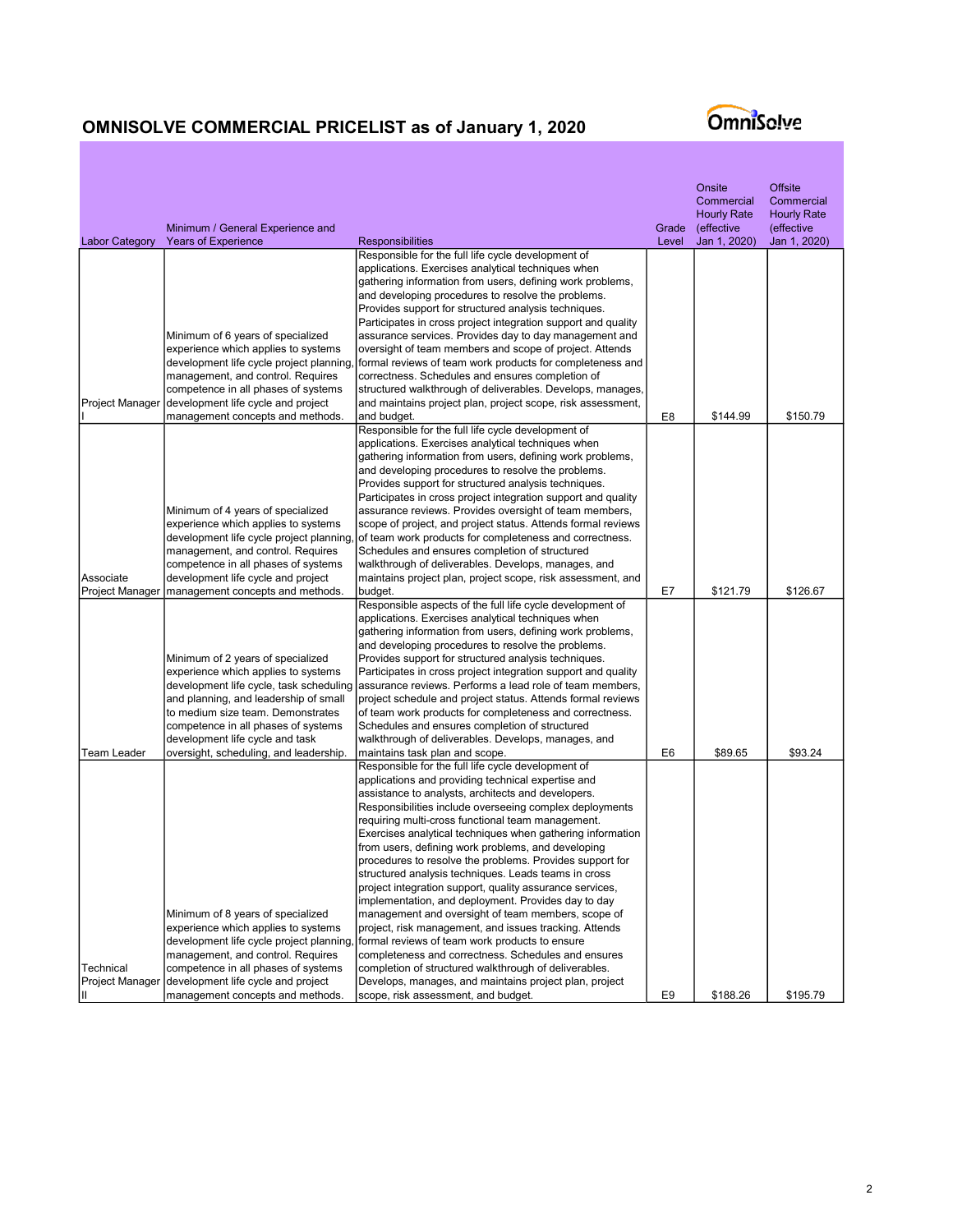| <b>Labor Category</b>                            | Minimum / General Experience and<br><b>Years of Experience</b>                                                                                                                                   | <b>Responsibilities</b>                                                                                                                                                                                                                                                                                                                                                                                                                                                                                                                                                                                                                                                                                                                                                                                                                                                                                                                                             | Grade<br>Level  | Onsite<br>Commercial<br><b>Hourly Rate</b><br>(effective<br>Jan 1, 2020) | <b>Offsite</b><br>Commercial<br><b>Hourly Rate</b><br>(effective<br>Jan 1, 2020) |
|--------------------------------------------------|--------------------------------------------------------------------------------------------------------------------------------------------------------------------------------------------------|---------------------------------------------------------------------------------------------------------------------------------------------------------------------------------------------------------------------------------------------------------------------------------------------------------------------------------------------------------------------------------------------------------------------------------------------------------------------------------------------------------------------------------------------------------------------------------------------------------------------------------------------------------------------------------------------------------------------------------------------------------------------------------------------------------------------------------------------------------------------------------------------------------------------------------------------------------------------|-----------------|--------------------------------------------------------------------------|----------------------------------------------------------------------------------|
| Technical                                        | Minimum of 6 years of specialized<br>experience which applies to systems<br>development life cycle project planning,<br>management, and control. Requires<br>competence in all phases of systems | Responsible for the full life cycle development of<br>applications and providing technical expertise and<br>assistance to analysts, architects and developers. Exercises<br>analytical techniques when gathering information from<br>users, defining work problems, and developing procedures<br>to resolve the problems. Provides support for structured<br>analysis techniques. Participates in cross project integration<br>support and quality assurance services. Provides day to day<br>management and oversight of team members and scope of<br>project. Attends formal reviews of team work products for<br>completeness and correctness. Schedules and ensures<br>completion of structured walkthrough of deliverables.                                                                                                                                                                                                                                    |                 |                                                                          |                                                                                  |
| <b>Project Manager</b>                           | development life cycle and project<br>management concepts and methods.                                                                                                                           | Develops, manages, and maintains project plan, project<br>scope, risk assessment, and budget.                                                                                                                                                                                                                                                                                                                                                                                                                                                                                                                                                                                                                                                                                                                                                                                                                                                                       | E <sub>8</sub>  | \$133.20                                                                 | \$138.53                                                                         |
|                                                  | Minimum of 4 years of specialized<br>experience which applies to systems<br>development life cycle project planning,                                                                             | Responsible for the full life cycle development of<br>applications and providing technical expertise and<br>assistance to analysts, architects and developers. Exercises<br>analytical techniques when gathering information from<br>users, defining work problems, and developing procedures<br>to resolve the problems. Provides support for structured<br>analysis techniques. Participates in cross project integration<br>support and quality assurance reviews. Provides oversight<br>of team members, scope of project, and project status.<br>Attends formal reviews of team work products for                                                                                                                                                                                                                                                                                                                                                              |                 |                                                                          |                                                                                  |
|                                                  | management, and control. Requires                                                                                                                                                                | completeness and correctness. Schedules and ensures                                                                                                                                                                                                                                                                                                                                                                                                                                                                                                                                                                                                                                                                                                                                                                                                                                                                                                                 |                 |                                                                          |                                                                                  |
| Associate<br>Technical<br><b>Project Manager</b> | competence in all phases of systems<br>development life cycle and project<br>management concepts and methods.                                                                                    | completion of structured walkthrough of deliverables.<br>Develops, manages, and maintains project plan, project<br>scope, risk assessment, and budget.                                                                                                                                                                                                                                                                                                                                                                                                                                                                                                                                                                                                                                                                                                                                                                                                              | E7              | \$103.48                                                                 | \$107.62                                                                         |
| Enterprise                                       | Minimum of 9 years of specialized<br>experience which applies to full<br>understanding of the systems<br>development life cycle and technical<br>and application architecture and                | Primarily responsible for the translation of business<br>requirements and analysis information into enterprise<br>architecture, technical system designs and the development<br>and deployment of effective application systems based on<br>those technical designs. Develops technical work products<br>and provides technical leadership in enterprise architecture<br>including business, data, application, and technology<br>architectures as well as security and network/infrastructure<br>architectures. Also provides technical leadership in full life<br>cycle system development, system conversion,<br>implementation support, system integration services.<br>Provides support for structured development techniques.<br>May create, modify, and maintain computer software<br>programs. Schedules reviews of work products with the<br>development team and addresses the consistency,<br>maintainability, and reliability of the applications being |                 |                                                                          |                                                                                  |
| Architect                                        | design.                                                                                                                                                                                          | development.                                                                                                                                                                                                                                                                                                                                                                                                                                                                                                                                                                                                                                                                                                                                                                                                                                                                                                                                                        | E <sub>10</sub> | \$168.09                                                                 | \$174.82                                                                         |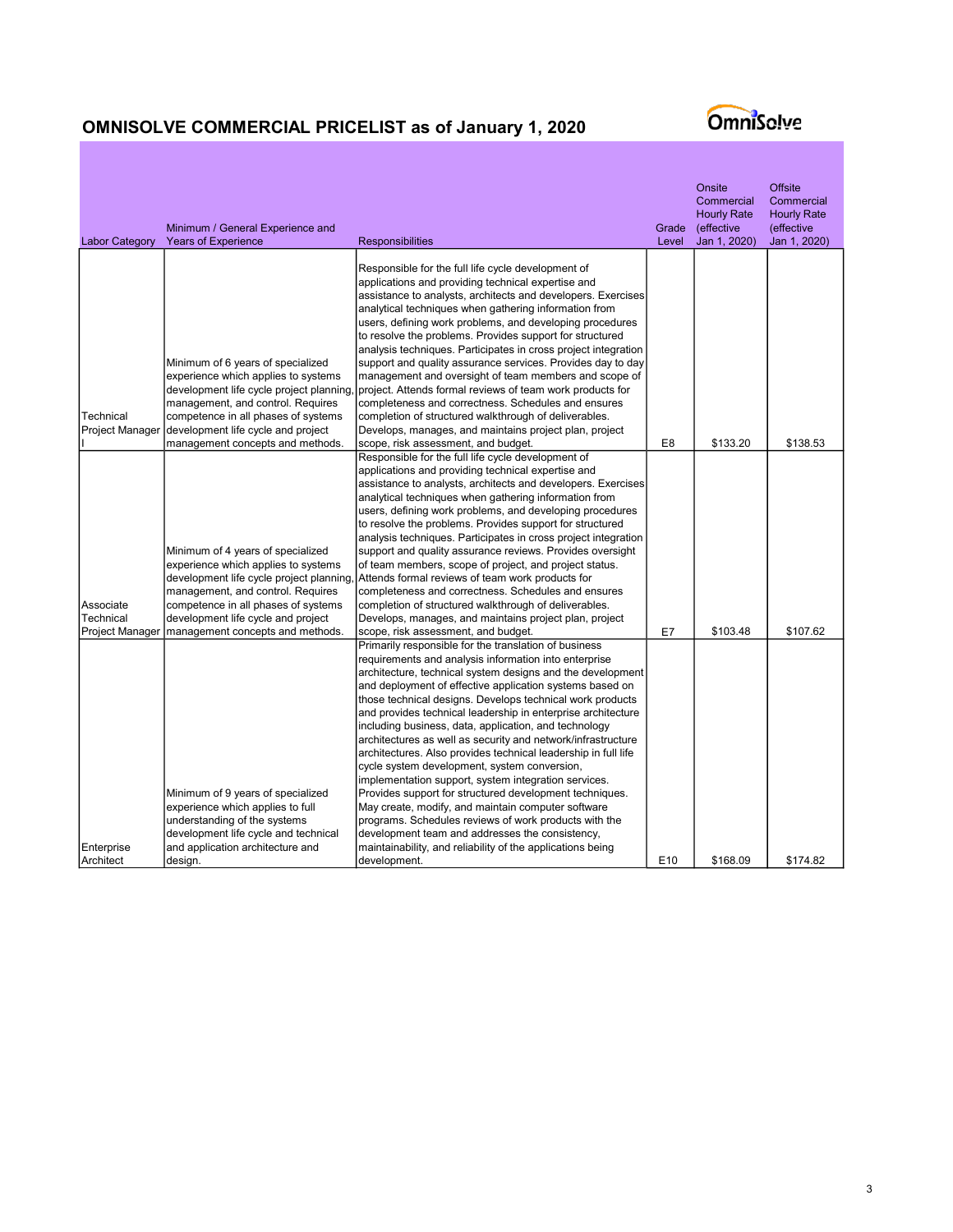

| <b>Labor Category</b>   | Minimum / General Experience and<br><b>Years of Experience</b>                                                                                                                                                                                                        | Responsibilities                                                                                                                                                                                                                                                                                                                                                                                                                                                                                                                                                                                                                                                                                                                                                                                                                                                                                                                                                                                                                                                                                                                                                                                                                                                                              | Grade<br>Level | Onsite<br>Commercial<br><b>Hourly Rate</b><br>(effective<br>Jan 1, 2020) | Offsite<br>Commercial<br><b>Hourly Rate</b><br>(effective<br>Jan 1, 2020) |
|-------------------------|-----------------------------------------------------------------------------------------------------------------------------------------------------------------------------------------------------------------------------------------------------------------------|-----------------------------------------------------------------------------------------------------------------------------------------------------------------------------------------------------------------------------------------------------------------------------------------------------------------------------------------------------------------------------------------------------------------------------------------------------------------------------------------------------------------------------------------------------------------------------------------------------------------------------------------------------------------------------------------------------------------------------------------------------------------------------------------------------------------------------------------------------------------------------------------------------------------------------------------------------------------------------------------------------------------------------------------------------------------------------------------------------------------------------------------------------------------------------------------------------------------------------------------------------------------------------------------------|----------------|--------------------------------------------------------------------------|---------------------------------------------------------------------------|
| Sr. Architect           | Minimum of 6 years of specialized<br>experience which applies to full<br>understanding of the systems<br>development life cycle and technical<br>and application architecture and<br>design.<br>Minimum of 4 years of specialized<br>experience which applies to full | Primarily responsible for the translation of business<br>requirements and analysis information into technical system<br>designs and the development and deployment of effective<br>application systems based on those technical designs.<br>Develops technical work products and provides technical<br>leadership in full life cycle system development, system<br>conversion, implementation support and system integration<br>services. Provides support for structured development<br>techniques. May create, modify, and maintain computer<br>software programs. Schedules reviews of work products<br>with the development team and addresses the consistency,<br>maintainability, and reliability of the applications being<br>development.<br>Primarily responsible for the translation of business<br>requirements and analysis information into technical system<br>designs and the development and deployment of effective<br>application systems based on those technical designs.<br>Develops technical work products and provides technical<br>support in full life cycle system development, system<br>conversion, implementation support and system integration<br>services. Provides input on structured development<br>techniques. May create, modify, and maintain computer | E8             | \$139.19                                                                 | \$144.75                                                                  |
| Architect               | understanding of the systems<br>development life cycle and technical<br>and application architecture and<br>design.                                                                                                                                                   | software programs. Schedules joint reviews of work<br>products with the development team and addresses the<br>consistency, maintainability, and reliability of the<br>applications being development.                                                                                                                                                                                                                                                                                                                                                                                                                                                                                                                                                                                                                                                                                                                                                                                                                                                                                                                                                                                                                                                                                         | E7             | \$105.56                                                                 | \$109.78                                                                  |
| Software<br>Engineer IV | Minimum of 8 years specialized<br>experience which applies to systems<br>analysis and design techniques for<br>moderately complex computer<br>systems.                                                                                                                | Primarily responsible for the translation of business<br>requirements and analysis information into a technical<br>system design and the development and deployment of<br>effective application systems based on those technical<br>designs. Develops technical work products and provides<br>support in full life cycle system development, system<br>conversion, implementation support and system integration<br>services. Provides support for structured development<br>techniques. Creates modifies and maintains computer<br>software programs. Provides installation configuration<br>support and quality assurance services. Reviews other<br>team members' development work products for<br>completeness and correctness. Reviews may be in the form<br>of peer walkthroughs or individual quality assurance<br>reviews. Contributes task estimates to the development<br>effort on the project plan. May formulate development and<br>design standards for the project and be a mentor to other<br>development staff. Proficient in database design, queries,<br>and tuning as well as application software design. Proficient<br>in data, security, application, and infrastructure architecture<br>and can provide support to the architecture team.                             | E <sub>9</sub> | \$154.64                                                                 | \$160.83                                                                  |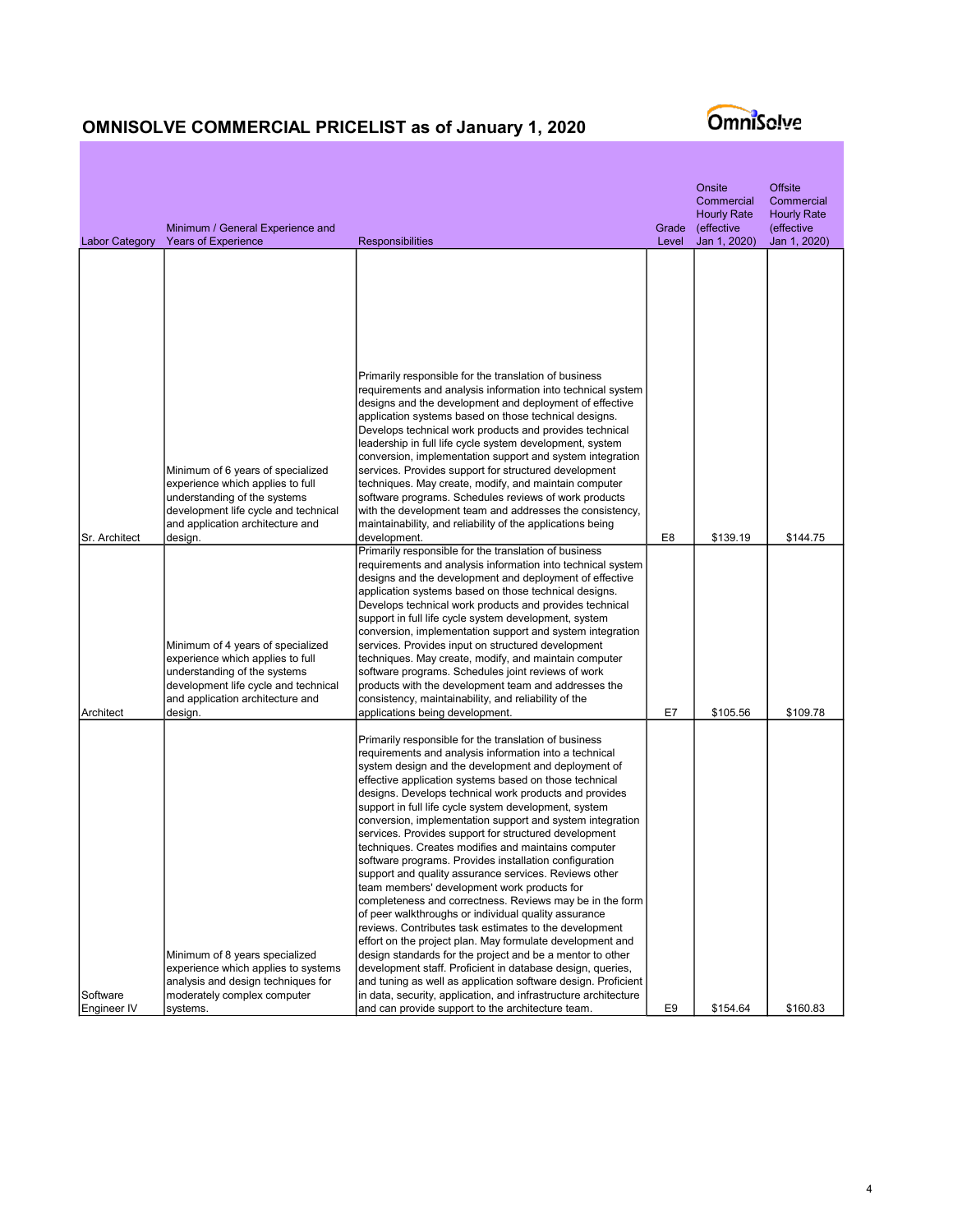|                         | Minimum / General Experience and                                      |                                                                                                                        | Grade | Onsite<br>Commercial<br><b>Hourly Rate</b><br>(effective | <b>Offsite</b><br>Commercial<br><b>Hourly Rate</b><br>(effective |
|-------------------------|-----------------------------------------------------------------------|------------------------------------------------------------------------------------------------------------------------|-------|----------------------------------------------------------|------------------------------------------------------------------|
| <b>Labor Category</b>   | <b>Years of Experience</b>                                            | <b>Responsibilities</b>                                                                                                | Level | Jan 1, 2020)                                             | Jan 1, 2020)                                                     |
|                         |                                                                       | Primarily responsible for the translation of business<br>requirements and analysis information into a technical        |       |                                                          |                                                                  |
|                         |                                                                       | system design and the development and deployment of                                                                    |       |                                                          |                                                                  |
|                         |                                                                       | effective application systems based on those technical<br>designs. Develops technical work products and provides       |       |                                                          |                                                                  |
|                         |                                                                       | support in full life cycle system development, system                                                                  |       |                                                          |                                                                  |
|                         |                                                                       | conversion, implementation support and system integration                                                              |       |                                                          |                                                                  |
|                         |                                                                       | services. Provides support for structured development                                                                  |       |                                                          |                                                                  |
|                         |                                                                       | techniques. Creates modifies and maintains computer                                                                    |       |                                                          |                                                                  |
|                         |                                                                       | software programs. Provides installation configuration<br>support and quality assurance services. Reviews other        |       |                                                          |                                                                  |
|                         |                                                                       | team members' development work products for                                                                            |       |                                                          |                                                                  |
|                         |                                                                       | completeness and correctness. Reviews may be in the form                                                               |       |                                                          |                                                                  |
|                         |                                                                       | of peer walkthroughs or individual quality assurance                                                                   |       |                                                          |                                                                  |
|                         |                                                                       | reviews. Contributes task estimates to the development                                                                 |       |                                                          |                                                                  |
|                         | Minimum of 4 years specialized<br>experience which applies to systems | effort on the project plan. May formulate development and<br>design standards for the project and be a mentor to other |       |                                                          |                                                                  |
|                         | analysis and design techniques for                                    | development staff. Proficient in database design, queries,                                                             |       |                                                          |                                                                  |
| Software                | moderately complex computer                                           | and tuning as well as application software design. May                                                                 |       |                                                          |                                                                  |
| Engineer III            | systems.                                                              | participate and provide support to architecture team.                                                                  | E7    | \$141.50                                                 | \$147.16                                                         |
|                         |                                                                       | Primarily responsible for the translation of business<br>requirements and analysis information into a technical        |       |                                                          |                                                                  |
|                         |                                                                       | system design and the development and deployment of                                                                    |       |                                                          |                                                                  |
|                         |                                                                       | effective application systems based on those technical                                                                 |       |                                                          |                                                                  |
|                         |                                                                       | designs. Develops technical work products and provides                                                                 |       |                                                          |                                                                  |
|                         |                                                                       | support in full life cycle system development, system                                                                  |       |                                                          |                                                                  |
|                         |                                                                       | conversion, implementation support and system integration<br>services. Provides support for structured development     |       |                                                          |                                                                  |
|                         |                                                                       | techniques. Creates modifies and maintains computer                                                                    |       |                                                          |                                                                  |
|                         |                                                                       | software programs. Provides installation configuration                                                                 |       |                                                          |                                                                  |
|                         |                                                                       | support and quality assurance services. Reviews other                                                                  |       |                                                          |                                                                  |
|                         |                                                                       | team members' development work products for                                                                            |       |                                                          |                                                                  |
|                         |                                                                       | completeness and correctness. Reviews may be in the form<br>of peer walkthroughs or individual quality assurance       |       |                                                          |                                                                  |
|                         | Minimum of 2 years specialized                                        | reviews. Contributes task estimates to the development                                                                 |       |                                                          |                                                                  |
|                         | experience which applies to systems                                   | effort on the project plan. May formulate development and                                                              |       |                                                          |                                                                  |
|                         | analysis and design techniques for                                    | design standards for the project and be a mentor to other                                                              |       |                                                          |                                                                  |
| Software<br>Engineer II | moderately complex computer<br>systems.                               | development staff. Proficient in database design, queries,<br>and tuning as well as application software design        | E6    | \$123.27                                                 | \$128.20                                                         |
|                         |                                                                       | Primarily responsible for the translation of business                                                                  |       |                                                          |                                                                  |
|                         |                                                                       | requirements and analysis information into a technical                                                                 |       |                                                          |                                                                  |
|                         |                                                                       | system design and the development and deployment of                                                                    |       |                                                          |                                                                  |
|                         |                                                                       | effective application systems based on those technical                                                                 |       |                                                          |                                                                  |
|                         |                                                                       | designs. Develops technical work products and provides<br>support in full life cycle system development, system        |       |                                                          |                                                                  |
|                         |                                                                       | conversion, implementation support and system integration                                                              |       |                                                          |                                                                  |
|                         |                                                                       | services. Provides support for structured development                                                                  |       |                                                          |                                                                  |
|                         |                                                                       | techniques. Creates modifies and maintains computer                                                                    |       |                                                          |                                                                  |
|                         |                                                                       | software programs. Provides installation configuration<br>support and quality assurance services. Reviews other        |       |                                                          |                                                                  |
|                         | Minimum of 1 year specialized                                         | team members' development work products for                                                                            |       |                                                          |                                                                  |
|                         | experience which applies to systems                                   | completeness and correctness. Reviews may be in the form                                                               |       |                                                          |                                                                  |
|                         | analysis and design techniques for                                    | of peer walkthroughs or individual quality assurance                                                                   |       |                                                          |                                                                  |
| Software                | moderately complex computer                                           | reviews. May contribute task estimates to the development                                                              |       |                                                          |                                                                  |
| Engineer I              | systems.                                                              | effort on the project plan.<br>Primarily responsible for the translation of business                                   | E5    | \$104.39                                                 | \$108.57                                                         |
|                         |                                                                       | requirements and analysis information into a technical                                                                 |       |                                                          |                                                                  |
|                         |                                                                       | system design and the development and deployment of                                                                    |       |                                                          |                                                                  |
|                         |                                                                       | effective application systems based on those technical                                                                 |       |                                                          |                                                                  |
|                         |                                                                       | designs. Develops technical work products and provides<br>support in full life cycle system development, system        |       |                                                          |                                                                  |
|                         |                                                                       | conversion, implementation support and system integration                                                              |       |                                                          |                                                                  |
|                         |                                                                       | services. Provides support for structured development                                                                  |       |                                                          |                                                                  |
|                         | Requires no previous experience other                                 | techniques. Creates modifies and maintains computer                                                                    |       |                                                          |                                                                  |
| Jr. Software            | than college degree. Company offered                                  | software programs. May contribute task estimates to the                                                                |       |                                                          |                                                                  |
| Engineer                | training courses may be completed                                     | development effort on the project plan.                                                                                | E4    | \$71.72                                                  | \$74.59                                                          |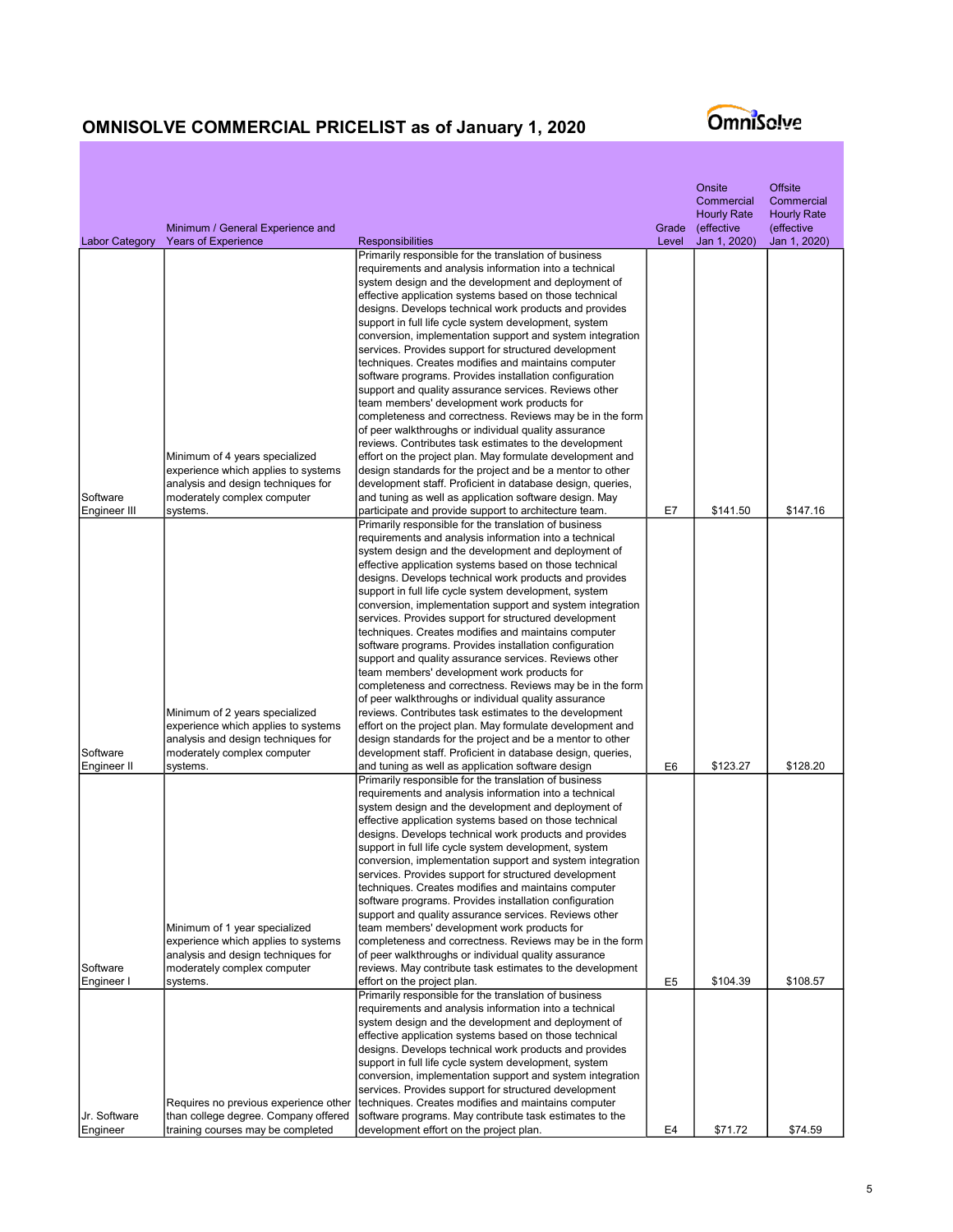|                                         | Minimum / General Experience and                                                                                                                        |                                                                                                                                                                                                                                                                                                                                                                                                                                                                                                                                                                                                                                                                                                                                                                                                                                                                                                                                                                                                                                                                                                                                                                                                                                                                                                                                   | Grade          | Onsite<br>Commercial<br><b>Hourly Rate</b><br>(effective | Offsite<br>Commercial<br><b>Hourly Rate</b><br>(effective |
|-----------------------------------------|---------------------------------------------------------------------------------------------------------------------------------------------------------|-----------------------------------------------------------------------------------------------------------------------------------------------------------------------------------------------------------------------------------------------------------------------------------------------------------------------------------------------------------------------------------------------------------------------------------------------------------------------------------------------------------------------------------------------------------------------------------------------------------------------------------------------------------------------------------------------------------------------------------------------------------------------------------------------------------------------------------------------------------------------------------------------------------------------------------------------------------------------------------------------------------------------------------------------------------------------------------------------------------------------------------------------------------------------------------------------------------------------------------------------------------------------------------------------------------------------------------|----------------|----------------------------------------------------------|-----------------------------------------------------------|
| <b>Labor Category</b>                   | <b>Years of Experience</b>                                                                                                                              | <b>Responsibilities</b>                                                                                                                                                                                                                                                                                                                                                                                                                                                                                                                                                                                                                                                                                                                                                                                                                                                                                                                                                                                                                                                                                                                                                                                                                                                                                                           | Level          | Jan 1, 2020)                                             | Jan 1, 2020)                                              |
|                                         |                                                                                                                                                         | Demonstrates mastery of industry standard software to<br>create graphic design and has developed compelling<br>portfolio of projects showcasing skills relevant to business<br>visual content goals. Performs graphics design; plans, lays<br>out, and illustrates technical or scientific materials in black<br>and white or color. Interfaces with users to determine scope                                                                                                                                                                                                                                                                                                                                                                                                                                                                                                                                                                                                                                                                                                                                                                                                                                                                                                                                                     |                |                                                          |                                                           |
|                                         |                                                                                                                                                         | of project and best graphic medium. Executes graphic<br>projects and coordinates and schedules production.<br>Performs production or coordinates production with outside                                                                                                                                                                                                                                                                                                                                                                                                                                                                                                                                                                                                                                                                                                                                                                                                                                                                                                                                                                                                                                                                                                                                                          |                |                                                          |                                                           |
| <b>Graphics Design</b><br>Specialist II | Minimum of 3 years specialized<br>experience which applies to graphics<br>design techniques of simple to complex<br>complexity                          | vendors as needed. Operates and sets up computer graphic<br>systems. Trains others in proper use of computer graphic<br>equipment. Familiar with commonly-used art media and<br>commercially available graphics packages.                                                                                                                                                                                                                                                                                                                                                                                                                                                                                                                                                                                                                                                                                                                                                                                                                                                                                                                                                                                                                                                                                                         | E6             | \$93.57                                                  | \$97.31                                                   |
|                                         |                                                                                                                                                         | Performs graphics design; plans, lays out, and illustrates<br>technical or scientific materials in black and white or color.<br>Interfaces with users to determine scope of project and best<br>graphic medium. Executes graphic projects and coordinates<br>and schedules production. Performs production or<br>coordinates production with outside vendors as needed.                                                                                                                                                                                                                                                                                                                                                                                                                                                                                                                                                                                                                                                                                                                                                                                                                                                                                                                                                           |                |                                                          |                                                           |
| <b>Graphics Design</b><br>Specialist I  | Minimum of 1 year specialized<br>experience which applies to graphics<br>design techniques of simple to medium<br>complexity                            | Operates and sets up computer graphic systems. Trains<br>others in proper use of computer graphic equipment.<br>Familiar with commonly-used art media and commercially<br>available graphics packages.                                                                                                                                                                                                                                                                                                                                                                                                                                                                                                                                                                                                                                                                                                                                                                                                                                                                                                                                                                                                                                                                                                                            | E4             | \$66.05                                                  | \$68.69                                                   |
| <b>Web Designer</b><br>IV               | Minimum of 8 years specialized<br>experience which applies to systems<br>analysis and design techniques for<br>moderately complex web-based<br>systems. | Primarily responsible for the translation of business<br>requirements and analysis information into a web system<br>design and the development and deployment of effective<br>web application systems based on those technical designs.<br>Develops technical work products and provides support in<br>full life cycle system development. Reviews other team<br>members' development work products for completeness<br>and correctness. Reviews may be in the form of peer<br>walkthroughs or individual quality assurance reviews.<br>Contributes task estimates to the development effort on the<br>project plan. May formulate development and design<br>standards for the project and be a mentor to other<br>development staff. Proficient in database design, queries,<br>and tuning as well as application software design. Proficient<br>in data, security, application, and infrastructure architecture<br>and can provide support to the architecture team.<br>Development responsibilities can include designing and<br>building web sites; designing and developing user interface<br>features, site animation, and special effects elements; and<br>integrating web and non-web applications. Contributes to<br>the design group's efforts to enhance the look and feel of<br>the organization's on-line offerings. | E <sub>9</sub> | \$121.09                                                 | \$125.93                                                  |
|                                         | Minimum of 4 years specialized<br>experience which applies to systems<br>analysis and design techniques for<br>moderately complex web-based             | Designs and builds complex web sites using a variety of<br>graphics software applications, techniques, and tools.<br>Designs and develops user interface features, site<br>animation, and special effects elements. Contributes to the<br>design group's efforts to enhance the look and feel of the<br>organization's on-line offerings. Designs the website to<br>support the organization's strategies and goals relative to<br>external communications. Designs, develops,<br>troubleshoots, debugs, and implements software code<br>(such as HTML, XML, and Javascript) for components of<br>the website. Works with graphic designers and other<br>members of a project team to develop the site concept,<br>interface design, and architecture of the website.<br>Responsible for interface implementation. Requires strong<br>navigation and site design instincts. Includes graphic                                                                                                                                                                                                                                                                                                                                                                                                                                      |                |                                                          |                                                           |
| ∣Web Designer III∣systems.              |                                                                                                                                                         | design.                                                                                                                                                                                                                                                                                                                                                                                                                                                                                                                                                                                                                                                                                                                                                                                                                                                                                                                                                                                                                                                                                                                                                                                                                                                                                                                           | E7             | \$99.07                                                  | \$103.04                                                  |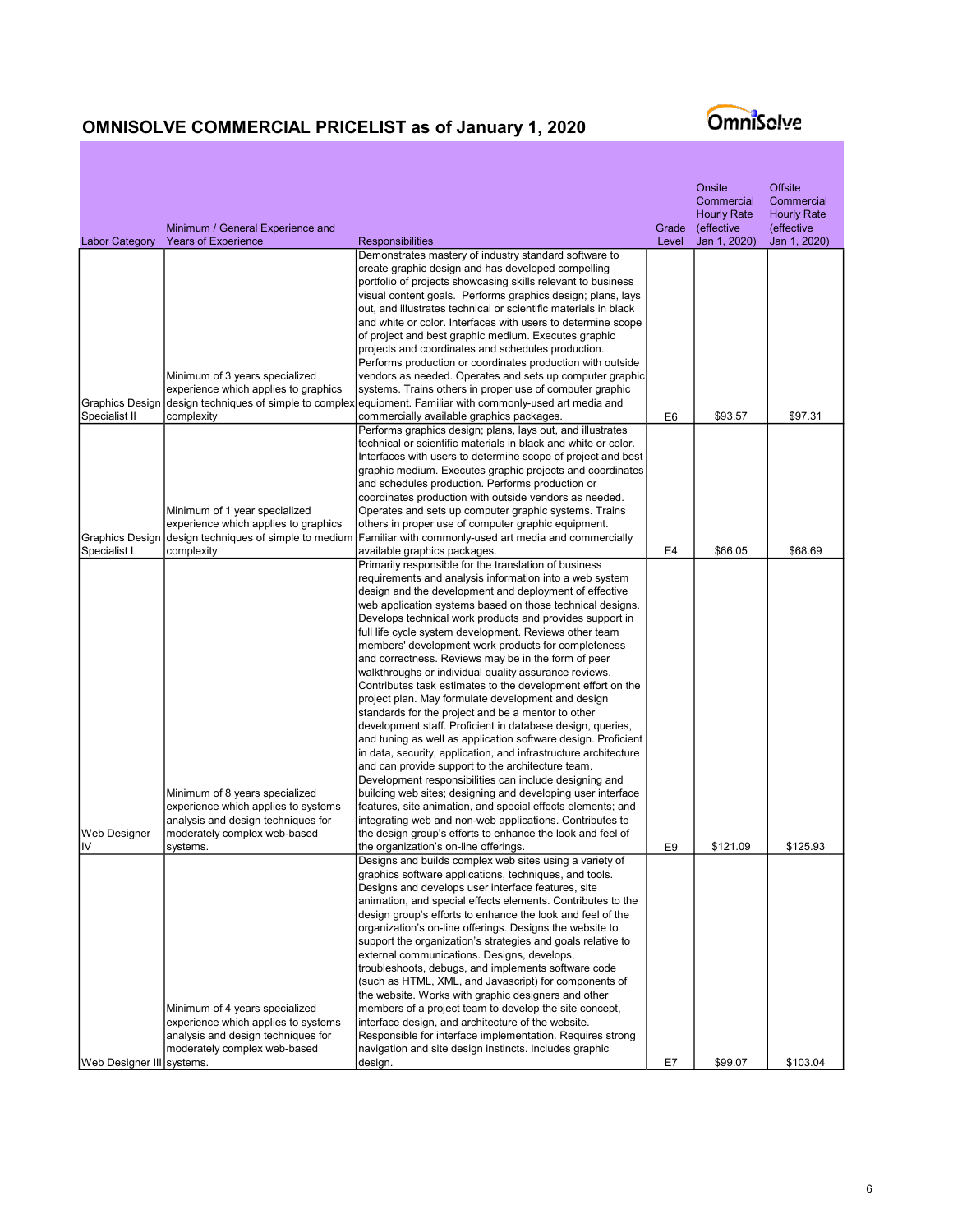|                                                    | Minimum / General Experience and                                                                                                            |                                                                                                                                                                                                                                                                                                                                                                                                                                                                                                                                                                                                                                                                                                                                                                                                                                                                                                                                                                                                                                                | Grade | Onsite<br>Commercial<br><b>Hourly Rate</b><br>(effective | <b>Offsite</b><br>Commercial<br><b>Hourly Rate</b><br>(effective |
|----------------------------------------------------|---------------------------------------------------------------------------------------------------------------------------------------------|------------------------------------------------------------------------------------------------------------------------------------------------------------------------------------------------------------------------------------------------------------------------------------------------------------------------------------------------------------------------------------------------------------------------------------------------------------------------------------------------------------------------------------------------------------------------------------------------------------------------------------------------------------------------------------------------------------------------------------------------------------------------------------------------------------------------------------------------------------------------------------------------------------------------------------------------------------------------------------------------------------------------------------------------|-------|----------------------------------------------------------|------------------------------------------------------------------|
| <b>Labor Category</b>                              | <b>Years of Experience</b>                                                                                                                  | Responsibilities                                                                                                                                                                                                                                                                                                                                                                                                                                                                                                                                                                                                                                                                                                                                                                                                                                                                                                                                                                                                                               | Level | Jan 1, 2020)                                             | Jan 1, 2020)                                                     |
|                                                    |                                                                                                                                             | Designs and builds moderate complexity web sites using a<br>variety of graphics software applications, techniques, and<br>tools. Designs and develops user interface features, site<br>animation, and special effects elements. Contributes to the<br>design group's efforts to enhance the look and feel of the<br>organization's on-line offerings. Designs the website to<br>support the organization's strategies and goals relative to                                                                                                                                                                                                                                                                                                                                                                                                                                                                                                                                                                                                    |       |                                                          |                                                                  |
|                                                    | Minimum of 2 years specialized<br>experience which applies to systems<br>analysis and design techniques for<br>moderately complex web-based | external communications. Designs, develops,<br>troubleshoots, debugs, and implements software code<br>(such as HTML, XML, and Javascript) for components of<br>the website. Works with graphic designers and other<br>members of a project team to develop the site concept,<br>interface design, and architecture of the website.<br>Responsible for interface implementation. Requires strong<br>navigation and site design instincts. Includes graphic                                                                                                                                                                                                                                                                                                                                                                                                                                                                                                                                                                                      |       |                                                          |                                                                  |
| Web Designer II                                    | systems.                                                                                                                                    | design.<br>Designs and builds web sites using a variety of graphics<br>software applications, techniques, and tools. Designs and<br>develops user interface features, site animation, and special<br>effects elements. Contributes to the design group's efforts<br>to enhance the look and feel of the organization's on-line<br>offerings. Designs the website to support the organization's<br>strategies and goals relative to external communications.<br>Designs, develops, troubleshoots, debugs, and implements<br>software code (such as HTML, XML, and Javascript) for<br>components of the website. Works with graphic designers<br>and other members of a project team to develop the site<br>concept, interface design, and architecture of the website.                                                                                                                                                                                                                                                                          | E6    | \$82.56                                                  | \$85.86                                                          |
|                                                    | Requires no previous experience other<br>than college degree. Company offered                                                               | Responsible for interface implementation. Requires strong<br>navigation and site design instincts. Includes graphic                                                                                                                                                                                                                                                                                                                                                                                                                                                                                                                                                                                                                                                                                                                                                                                                                                                                                                                            |       |                                                          |                                                                  |
| Web Designer I                                     | training courses may be completed                                                                                                           | design.                                                                                                                                                                                                                                                                                                                                                                                                                                                                                                                                                                                                                                                                                                                                                                                                                                                                                                                                                                                                                                        | E4    | \$71.55                                                  | \$74.42                                                          |
| IWeb Content<br>Administrator III   based systems. | Minimum of 4 years specialized<br>experience which applies to systems                                                                       | Provides support for developing and providing Agency Web-<br>site content that will motivate & satisfy user's needs so that<br>they will regularly access the site and utilize it as a major<br>source for information, decision making and benefits<br>delivery. Provides support for maintaining handbook and<br>policies/procedures on the agency Web; assisting in<br>developing agency newsletter and civilian benefits<br>communications; recommending new and innovative web<br>uses as well as training and educating employees on the<br>use and benefits of using the Web. Provides support in the<br>location and pursuit of content and surveying internal<br>customers to gather feedback for site improvement and<br>enhancements. A working knowledge of several of the<br>following are required: graphic design or a related field,<br>Web-site management, web servers, intranet site<br>analysis and design techniques for web-structures, and Web-related software (ex. - MS FrontPage,<br>Dream Weaver, MS Access, HTML). |       | \$94.67                                                  | \$98.46                                                          |
| <b>Web Content</b><br>Administrator II             | Minimum of 2 years specialized<br>experience which applies to systems<br>based systems.                                                     | Provides support for developing and providing Agency Web-<br>site content that will motivate & satisfy user's needs so that<br>they will regularly access the site and utilize it as a major<br>source for information, decision making and benefits<br>delivery. Provides support for maintaining handbook and<br>policies/procedures on the agency Web; assisting in<br>developing agency newsletter and civilian benefits<br>communications; recommending new and innovative web<br>uses as well as training and educating employees on the<br>use and benefits of using the Web. Provides support in the<br>location and pursuit of content and surveying internal<br>customers to gather feedback for site improvement and<br>enhancements. A working knowledge of several of the<br>following are required: graphic design or a related field,<br>Web-site management, web servers, intranet site<br>analysis and design techniques for web structures, and Web-related software (ex. - MS FrontPage,<br>Dream Weaver, MS Access, HTML). |       | \$82.56                                                  | \$85.86                                                          |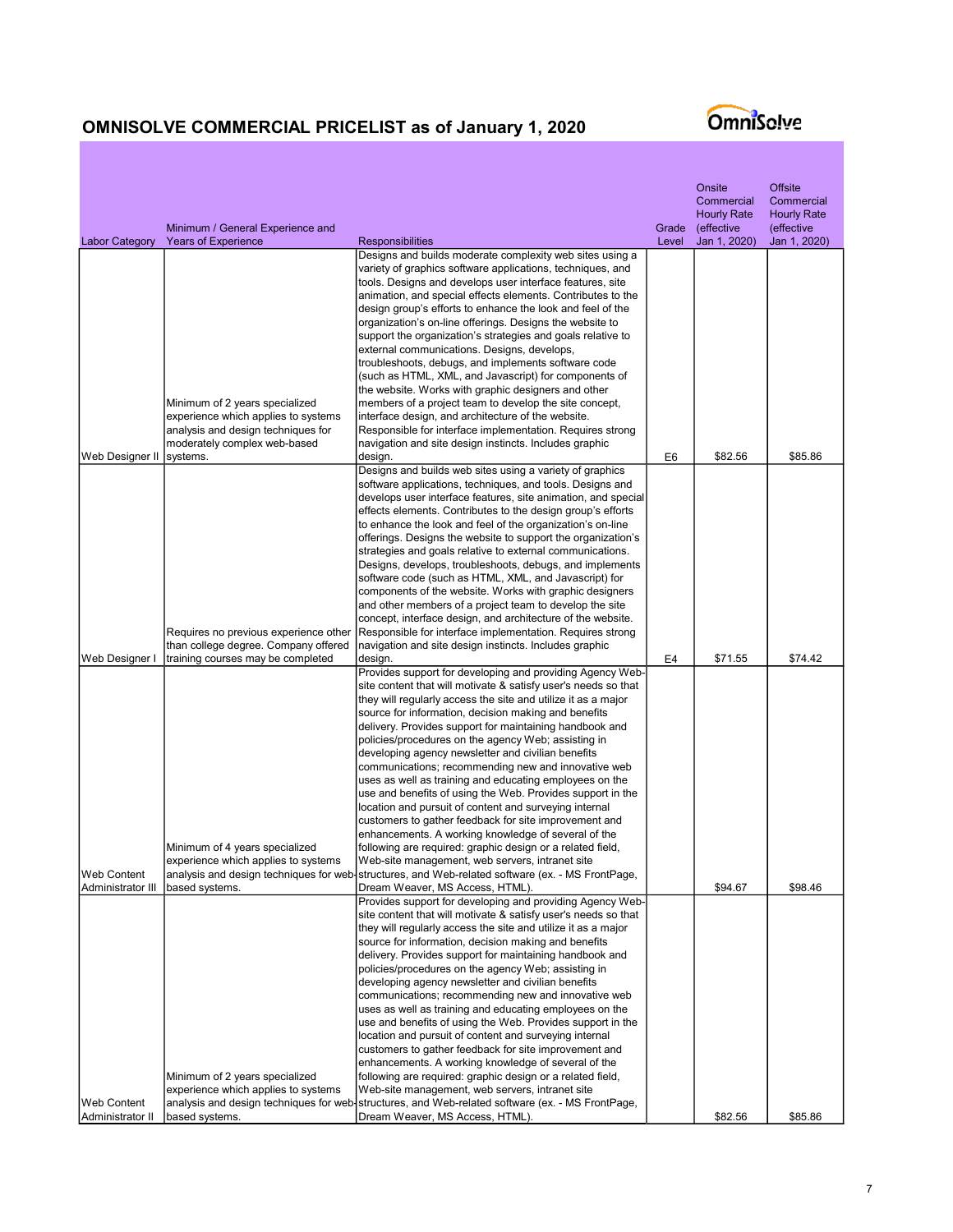| <b>Labor Category</b>          | Minimum / General Experience and<br><b>Years of Experience</b>                                                                                                                                       | <b>Responsibilities</b>                                                                                                                                                                                                                                                                                                                                                                                                                                                                                                                                                                                                                                                                                                                                                                                                                                                                                                                                                                                                                        | Grade<br>Level | Onsite<br>Commercial<br><b>Hourly Rate</b><br>(effective<br>Jan 1, 2020) | <b>Offsite</b><br>Commercial<br><b>Hourly Rate</b><br>(effective<br>Jan 1, 2020) |
|--------------------------------|------------------------------------------------------------------------------------------------------------------------------------------------------------------------------------------------------|------------------------------------------------------------------------------------------------------------------------------------------------------------------------------------------------------------------------------------------------------------------------------------------------------------------------------------------------------------------------------------------------------------------------------------------------------------------------------------------------------------------------------------------------------------------------------------------------------------------------------------------------------------------------------------------------------------------------------------------------------------------------------------------------------------------------------------------------------------------------------------------------------------------------------------------------------------------------------------------------------------------------------------------------|----------------|--------------------------------------------------------------------------|----------------------------------------------------------------------------------|
| Web Content<br>Administrator I | Minimum of 1 year specialized<br>experience which applies to systems<br>based systems.                                                                                                               | Provides support for developing and providing Agency Web-<br>site content that will motivate & satisfy user's needs so that<br>they will regularly access the site and utilize it as a major<br>source for information, decision making and benefits<br>delivery. Provides support for maintaining handbook and<br>policies/procedures on the agency Web; assisting in<br>developing agency newsletter and civilian benefits<br>communications; recommending new and innovative web<br>uses as well as training and educating employees on the<br>use and benefits of using the Web. Provides support in the<br>location and pursuit of content and surveying internal<br>customers to gather feedback for site improvement and<br>enhancements. A working knowledge of several of the<br>following are required: graphic design or a related field,<br>Web-site management, web servers, intranet site<br>analysis and design techniques for web structures, and Web-related software (ex. - MS FrontPage,<br>Dream Weaver, MS Access, HTML). |                | \$74.86                                                                  | \$77.85                                                                          |
| Report<br>Developer            | Minimum of 2 years specialized<br>experience which applies to report<br>analysis and design techniques for<br>moderately complex reporting<br>applications.                                          | Primary responsible for the translation of business<br>requirements and analysis information into a technical<br>system design and the development and deployment of<br>reports based on those technical designs. Develops<br>technical work products and provides support in full life<br>cycle system development, system conversion,<br>implementation support and system integration services.<br>Provides support for structured development techniques.<br>Creates modifies and maintains reports programs. Provides<br>installation configuration support and quality assurance<br>services. Reviews other team members' development work<br>products for completeness and correctness. Reviews may<br>be in the form of peer walkthroughs or individual quality<br>assurance reviews. May contribute task estimates to the<br>development effort on the project plan.                                                                                                                                                                  | E <sub>6</sub> | \$89.31                                                                  | \$92.88                                                                          |
| Sr. Integration<br>Tester      | Minimum of 10 years specialized<br>experience which applies to quality<br>principles and quidelines definition and<br>assurance, testing phase management<br>and execution, and production delivery. | Leads testing efforts. Develops the test plan and test cases<br>ensuring coverage of the requirements of the application.<br>Executes tests and documents results. Coordinates with the<br>users and helps plan and manage the user acceptance<br>testing effort. Plans for and executes the performance<br>testing of the application. Establishes effective processes<br>for defect tracking, configuration management, and release<br>management. Communicates with the management team<br>and the users the status of the testing effort. Helps work<br>with the users and development team on prioritization of<br>defects and workarounds that need to be addressed for<br>those defects that are not critical and not yet able to be<br>completed for initial release.                                                                                                                                                                                                                                                                  | E11            | \$132.10                                                                 | \$137.38                                                                         |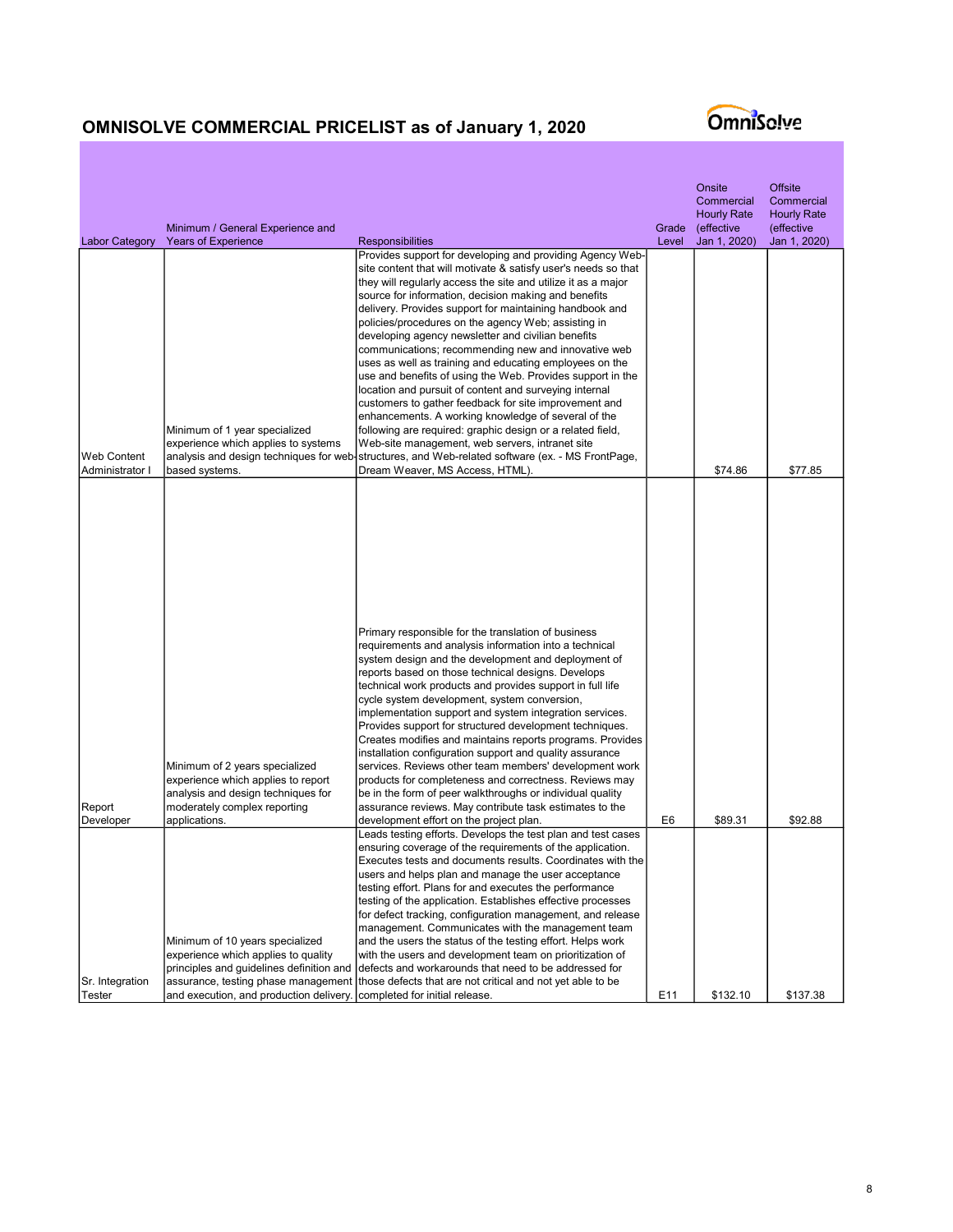| <b>Years of Experience</b><br><b>Labor Category</b><br>Develops the test plan and test cases ensuring coverage of<br>the requirements of the application. Executes tests and<br>documents results. Coordinates with the users and helps<br>plan and manage the user acceptance testing effort. Plans<br>for and executes the performance testing of the application.<br>Establishes effective processes for defect tracking,<br>configuration management, and release management.<br>Communicates with the management team and the users<br>Minimum of 8 years specialized<br>the status of the testing effort. Helps work with the users<br>experience which applies to quality<br>and development team on prioritization of defects and<br>principles and guidelines definition and<br>workarounds that need to be addressed for those defects<br>Integration<br>assurance, testing phase management<br>that are not critical and not yet able to be completed for<br>Tester III<br>\$123.27<br>\$128.20<br>and execution, and production delivery.<br>initial release.<br>E9<br>Develops the test plan and test cases ensuring coverage of<br>the requirements of the application. Executes tests and<br>documents results. Coordinates with the users and helps<br>plan and manage the user acceptance testing effort.<br>Communicates with the management team and the users<br>Minimum of 6 years specialized<br>the status of the testing effort. Helps work with the users<br>experience which applies to quality<br>and development team on prioritization of defects and<br>principles and guidelines definition and<br>workarounds that need to be addressed for those defects<br>Integration<br>assurance, testing phase management<br>that are not critical and not yet able to be completed for<br>\$93.57<br>\$97.31<br><b>Tester II</b><br>and execution, and production delivery.<br>initial release.<br>E <sub>8</sub><br>Develops the test plan and test cases ensuring coverage of<br>the requirements of the application. Executes tests and<br>documents results. Coordinates with the users and helps<br>plan and manage the user acceptance testing effort.<br>Communicates with the management team and the users<br>Minimum of 4 years specialized<br>the status of the testing effort. Helps work with the users |
|---------------------------------------------------------------------------------------------------------------------------------------------------------------------------------------------------------------------------------------------------------------------------------------------------------------------------------------------------------------------------------------------------------------------------------------------------------------------------------------------------------------------------------------------------------------------------------------------------------------------------------------------------------------------------------------------------------------------------------------------------------------------------------------------------------------------------------------------------------------------------------------------------------------------------------------------------------------------------------------------------------------------------------------------------------------------------------------------------------------------------------------------------------------------------------------------------------------------------------------------------------------------------------------------------------------------------------------------------------------------------------------------------------------------------------------------------------------------------------------------------------------------------------------------------------------------------------------------------------------------------------------------------------------------------------------------------------------------------------------------------------------------------------------------------------------------------------------------------------------------------------------------------------------------------------------------------------------------------------------------------------------------------------------------------------------------------------------------------------------------------------------------------------------------------------------------------------------------------------------------------------------------------------------------------------------------------------------------|
|                                                                                                                                                                                                                                                                                                                                                                                                                                                                                                                                                                                                                                                                                                                                                                                                                                                                                                                                                                                                                                                                                                                                                                                                                                                                                                                                                                                                                                                                                                                                                                                                                                                                                                                                                                                                                                                                                                                                                                                                                                                                                                                                                                                                                                                                                                                                             |
|                                                                                                                                                                                                                                                                                                                                                                                                                                                                                                                                                                                                                                                                                                                                                                                                                                                                                                                                                                                                                                                                                                                                                                                                                                                                                                                                                                                                                                                                                                                                                                                                                                                                                                                                                                                                                                                                                                                                                                                                                                                                                                                                                                                                                                                                                                                                             |
|                                                                                                                                                                                                                                                                                                                                                                                                                                                                                                                                                                                                                                                                                                                                                                                                                                                                                                                                                                                                                                                                                                                                                                                                                                                                                                                                                                                                                                                                                                                                                                                                                                                                                                                                                                                                                                                                                                                                                                                                                                                                                                                                                                                                                                                                                                                                             |
|                                                                                                                                                                                                                                                                                                                                                                                                                                                                                                                                                                                                                                                                                                                                                                                                                                                                                                                                                                                                                                                                                                                                                                                                                                                                                                                                                                                                                                                                                                                                                                                                                                                                                                                                                                                                                                                                                                                                                                                                                                                                                                                                                                                                                                                                                                                                             |
|                                                                                                                                                                                                                                                                                                                                                                                                                                                                                                                                                                                                                                                                                                                                                                                                                                                                                                                                                                                                                                                                                                                                                                                                                                                                                                                                                                                                                                                                                                                                                                                                                                                                                                                                                                                                                                                                                                                                                                                                                                                                                                                                                                                                                                                                                                                                             |
|                                                                                                                                                                                                                                                                                                                                                                                                                                                                                                                                                                                                                                                                                                                                                                                                                                                                                                                                                                                                                                                                                                                                                                                                                                                                                                                                                                                                                                                                                                                                                                                                                                                                                                                                                                                                                                                                                                                                                                                                                                                                                                                                                                                                                                                                                                                                             |
|                                                                                                                                                                                                                                                                                                                                                                                                                                                                                                                                                                                                                                                                                                                                                                                                                                                                                                                                                                                                                                                                                                                                                                                                                                                                                                                                                                                                                                                                                                                                                                                                                                                                                                                                                                                                                                                                                                                                                                                                                                                                                                                                                                                                                                                                                                                                             |
|                                                                                                                                                                                                                                                                                                                                                                                                                                                                                                                                                                                                                                                                                                                                                                                                                                                                                                                                                                                                                                                                                                                                                                                                                                                                                                                                                                                                                                                                                                                                                                                                                                                                                                                                                                                                                                                                                                                                                                                                                                                                                                                                                                                                                                                                                                                                             |
|                                                                                                                                                                                                                                                                                                                                                                                                                                                                                                                                                                                                                                                                                                                                                                                                                                                                                                                                                                                                                                                                                                                                                                                                                                                                                                                                                                                                                                                                                                                                                                                                                                                                                                                                                                                                                                                                                                                                                                                                                                                                                                                                                                                                                                                                                                                                             |
|                                                                                                                                                                                                                                                                                                                                                                                                                                                                                                                                                                                                                                                                                                                                                                                                                                                                                                                                                                                                                                                                                                                                                                                                                                                                                                                                                                                                                                                                                                                                                                                                                                                                                                                                                                                                                                                                                                                                                                                                                                                                                                                                                                                                                                                                                                                                             |
|                                                                                                                                                                                                                                                                                                                                                                                                                                                                                                                                                                                                                                                                                                                                                                                                                                                                                                                                                                                                                                                                                                                                                                                                                                                                                                                                                                                                                                                                                                                                                                                                                                                                                                                                                                                                                                                                                                                                                                                                                                                                                                                                                                                                                                                                                                                                             |
|                                                                                                                                                                                                                                                                                                                                                                                                                                                                                                                                                                                                                                                                                                                                                                                                                                                                                                                                                                                                                                                                                                                                                                                                                                                                                                                                                                                                                                                                                                                                                                                                                                                                                                                                                                                                                                                                                                                                                                                                                                                                                                                                                                                                                                                                                                                                             |
|                                                                                                                                                                                                                                                                                                                                                                                                                                                                                                                                                                                                                                                                                                                                                                                                                                                                                                                                                                                                                                                                                                                                                                                                                                                                                                                                                                                                                                                                                                                                                                                                                                                                                                                                                                                                                                                                                                                                                                                                                                                                                                                                                                                                                                                                                                                                             |
|                                                                                                                                                                                                                                                                                                                                                                                                                                                                                                                                                                                                                                                                                                                                                                                                                                                                                                                                                                                                                                                                                                                                                                                                                                                                                                                                                                                                                                                                                                                                                                                                                                                                                                                                                                                                                                                                                                                                                                                                                                                                                                                                                                                                                                                                                                                                             |
|                                                                                                                                                                                                                                                                                                                                                                                                                                                                                                                                                                                                                                                                                                                                                                                                                                                                                                                                                                                                                                                                                                                                                                                                                                                                                                                                                                                                                                                                                                                                                                                                                                                                                                                                                                                                                                                                                                                                                                                                                                                                                                                                                                                                                                                                                                                                             |
|                                                                                                                                                                                                                                                                                                                                                                                                                                                                                                                                                                                                                                                                                                                                                                                                                                                                                                                                                                                                                                                                                                                                                                                                                                                                                                                                                                                                                                                                                                                                                                                                                                                                                                                                                                                                                                                                                                                                                                                                                                                                                                                                                                                                                                                                                                                                             |
|                                                                                                                                                                                                                                                                                                                                                                                                                                                                                                                                                                                                                                                                                                                                                                                                                                                                                                                                                                                                                                                                                                                                                                                                                                                                                                                                                                                                                                                                                                                                                                                                                                                                                                                                                                                                                                                                                                                                                                                                                                                                                                                                                                                                                                                                                                                                             |
|                                                                                                                                                                                                                                                                                                                                                                                                                                                                                                                                                                                                                                                                                                                                                                                                                                                                                                                                                                                                                                                                                                                                                                                                                                                                                                                                                                                                                                                                                                                                                                                                                                                                                                                                                                                                                                                                                                                                                                                                                                                                                                                                                                                                                                                                                                                                             |
|                                                                                                                                                                                                                                                                                                                                                                                                                                                                                                                                                                                                                                                                                                                                                                                                                                                                                                                                                                                                                                                                                                                                                                                                                                                                                                                                                                                                                                                                                                                                                                                                                                                                                                                                                                                                                                                                                                                                                                                                                                                                                                                                                                                                                                                                                                                                             |
|                                                                                                                                                                                                                                                                                                                                                                                                                                                                                                                                                                                                                                                                                                                                                                                                                                                                                                                                                                                                                                                                                                                                                                                                                                                                                                                                                                                                                                                                                                                                                                                                                                                                                                                                                                                                                                                                                                                                                                                                                                                                                                                                                                                                                                                                                                                                             |
|                                                                                                                                                                                                                                                                                                                                                                                                                                                                                                                                                                                                                                                                                                                                                                                                                                                                                                                                                                                                                                                                                                                                                                                                                                                                                                                                                                                                                                                                                                                                                                                                                                                                                                                                                                                                                                                                                                                                                                                                                                                                                                                                                                                                                                                                                                                                             |
|                                                                                                                                                                                                                                                                                                                                                                                                                                                                                                                                                                                                                                                                                                                                                                                                                                                                                                                                                                                                                                                                                                                                                                                                                                                                                                                                                                                                                                                                                                                                                                                                                                                                                                                                                                                                                                                                                                                                                                                                                                                                                                                                                                                                                                                                                                                                             |
|                                                                                                                                                                                                                                                                                                                                                                                                                                                                                                                                                                                                                                                                                                                                                                                                                                                                                                                                                                                                                                                                                                                                                                                                                                                                                                                                                                                                                                                                                                                                                                                                                                                                                                                                                                                                                                                                                                                                                                                                                                                                                                                                                                                                                                                                                                                                             |
|                                                                                                                                                                                                                                                                                                                                                                                                                                                                                                                                                                                                                                                                                                                                                                                                                                                                                                                                                                                                                                                                                                                                                                                                                                                                                                                                                                                                                                                                                                                                                                                                                                                                                                                                                                                                                                                                                                                                                                                                                                                                                                                                                                                                                                                                                                                                             |
|                                                                                                                                                                                                                                                                                                                                                                                                                                                                                                                                                                                                                                                                                                                                                                                                                                                                                                                                                                                                                                                                                                                                                                                                                                                                                                                                                                                                                                                                                                                                                                                                                                                                                                                                                                                                                                                                                                                                                                                                                                                                                                                                                                                                                                                                                                                                             |
|                                                                                                                                                                                                                                                                                                                                                                                                                                                                                                                                                                                                                                                                                                                                                                                                                                                                                                                                                                                                                                                                                                                                                                                                                                                                                                                                                                                                                                                                                                                                                                                                                                                                                                                                                                                                                                                                                                                                                                                                                                                                                                                                                                                                                                                                                                                                             |
|                                                                                                                                                                                                                                                                                                                                                                                                                                                                                                                                                                                                                                                                                                                                                                                                                                                                                                                                                                                                                                                                                                                                                                                                                                                                                                                                                                                                                                                                                                                                                                                                                                                                                                                                                                                                                                                                                                                                                                                                                                                                                                                                                                                                                                                                                                                                             |
| experience which applies to quality<br>and development team on prioritization of defects and                                                                                                                                                                                                                                                                                                                                                                                                                                                                                                                                                                                                                                                                                                                                                                                                                                                                                                                                                                                                                                                                                                                                                                                                                                                                                                                                                                                                                                                                                                                                                                                                                                                                                                                                                                                                                                                                                                                                                                                                                                                                                                                                                                                                                                                |
| principles and guidelines definition and<br>workarounds that need to be addressed for those defects                                                                                                                                                                                                                                                                                                                                                                                                                                                                                                                                                                                                                                                                                                                                                                                                                                                                                                                                                                                                                                                                                                                                                                                                                                                                                                                                                                                                                                                                                                                                                                                                                                                                                                                                                                                                                                                                                                                                                                                                                                                                                                                                                                                                                                         |
| Integration<br>assurance, testing phase management<br>that are not critical and not yet able to be completed for                                                                                                                                                                                                                                                                                                                                                                                                                                                                                                                                                                                                                                                                                                                                                                                                                                                                                                                                                                                                                                                                                                                                                                                                                                                                                                                                                                                                                                                                                                                                                                                                                                                                                                                                                                                                                                                                                                                                                                                                                                                                                                                                                                                                                            |
| Tester I<br>E7<br>\$66.05<br>\$68.69<br>and execution, and production delivery.<br>initial release.                                                                                                                                                                                                                                                                                                                                                                                                                                                                                                                                                                                                                                                                                                                                                                                                                                                                                                                                                                                                                                                                                                                                                                                                                                                                                                                                                                                                                                                                                                                                                                                                                                                                                                                                                                                                                                                                                                                                                                                                                                                                                                                                                                                                                                         |
| Develops the test plan and test cases ensuring coverage of                                                                                                                                                                                                                                                                                                                                                                                                                                                                                                                                                                                                                                                                                                                                                                                                                                                                                                                                                                                                                                                                                                                                                                                                                                                                                                                                                                                                                                                                                                                                                                                                                                                                                                                                                                                                                                                                                                                                                                                                                                                                                                                                                                                                                                                                                  |
| the requirements of integrated applications. Executes tests                                                                                                                                                                                                                                                                                                                                                                                                                                                                                                                                                                                                                                                                                                                                                                                                                                                                                                                                                                                                                                                                                                                                                                                                                                                                                                                                                                                                                                                                                                                                                                                                                                                                                                                                                                                                                                                                                                                                                                                                                                                                                                                                                                                                                                                                                 |
| and documents results. Coordinates with the users and                                                                                                                                                                                                                                                                                                                                                                                                                                                                                                                                                                                                                                                                                                                                                                                                                                                                                                                                                                                                                                                                                                                                                                                                                                                                                                                                                                                                                                                                                                                                                                                                                                                                                                                                                                                                                                                                                                                                                                                                                                                                                                                                                                                                                                                                                       |
| helps plan and manage the user acceptance testing effort.                                                                                                                                                                                                                                                                                                                                                                                                                                                                                                                                                                                                                                                                                                                                                                                                                                                                                                                                                                                                                                                                                                                                                                                                                                                                                                                                                                                                                                                                                                                                                                                                                                                                                                                                                                                                                                                                                                                                                                                                                                                                                                                                                                                                                                                                                   |
| Plans for and executes the performance testing of the                                                                                                                                                                                                                                                                                                                                                                                                                                                                                                                                                                                                                                                                                                                                                                                                                                                                                                                                                                                                                                                                                                                                                                                                                                                                                                                                                                                                                                                                                                                                                                                                                                                                                                                                                                                                                                                                                                                                                                                                                                                                                                                                                                                                                                                                                       |
| application. Establishes effective processes for defect                                                                                                                                                                                                                                                                                                                                                                                                                                                                                                                                                                                                                                                                                                                                                                                                                                                                                                                                                                                                                                                                                                                                                                                                                                                                                                                                                                                                                                                                                                                                                                                                                                                                                                                                                                                                                                                                                                                                                                                                                                                                                                                                                                                                                                                                                     |
| tracking, configuration management, and release                                                                                                                                                                                                                                                                                                                                                                                                                                                                                                                                                                                                                                                                                                                                                                                                                                                                                                                                                                                                                                                                                                                                                                                                                                                                                                                                                                                                                                                                                                                                                                                                                                                                                                                                                                                                                                                                                                                                                                                                                                                                                                                                                                                                                                                                                             |
| management. Communicates with the management team                                                                                                                                                                                                                                                                                                                                                                                                                                                                                                                                                                                                                                                                                                                                                                                                                                                                                                                                                                                                                                                                                                                                                                                                                                                                                                                                                                                                                                                                                                                                                                                                                                                                                                                                                                                                                                                                                                                                                                                                                                                                                                                                                                                                                                                                                           |
| Minimum of 4 years specialized<br>and the users the status of the testing effort. Helps work                                                                                                                                                                                                                                                                                                                                                                                                                                                                                                                                                                                                                                                                                                                                                                                                                                                                                                                                                                                                                                                                                                                                                                                                                                                                                                                                                                                                                                                                                                                                                                                                                                                                                                                                                                                                                                                                                                                                                                                                                                                                                                                                                                                                                                                |
| experience which applies to quality<br>with the users and development team on prioritization of                                                                                                                                                                                                                                                                                                                                                                                                                                                                                                                                                                                                                                                                                                                                                                                                                                                                                                                                                                                                                                                                                                                                                                                                                                                                                                                                                                                                                                                                                                                                                                                                                                                                                                                                                                                                                                                                                                                                                                                                                                                                                                                                                                                                                                             |
| Sr. Quality<br>principles and guidelines definition and<br>defects and workarounds that need to be addressed for<br>Assurance<br>assurance, testing phase management   those defects that are not critical and not yet able to be                                                                                                                                                                                                                                                                                                                                                                                                                                                                                                                                                                                                                                                                                                                                                                                                                                                                                                                                                                                                                                                                                                                                                                                                                                                                                                                                                                                                                                                                                                                                                                                                                                                                                                                                                                                                                                                                                                                                                                                                                                                                                                           |
| Analyst<br>E7<br>\$111.35<br>\$115.80<br>and execution, and production delivery.<br>completed for initial release.                                                                                                                                                                                                                                                                                                                                                                                                                                                                                                                                                                                                                                                                                                                                                                                                                                                                                                                                                                                                                                                                                                                                                                                                                                                                                                                                                                                                                                                                                                                                                                                                                                                                                                                                                                                                                                                                                                                                                                                                                                                                                                                                                                                                                          |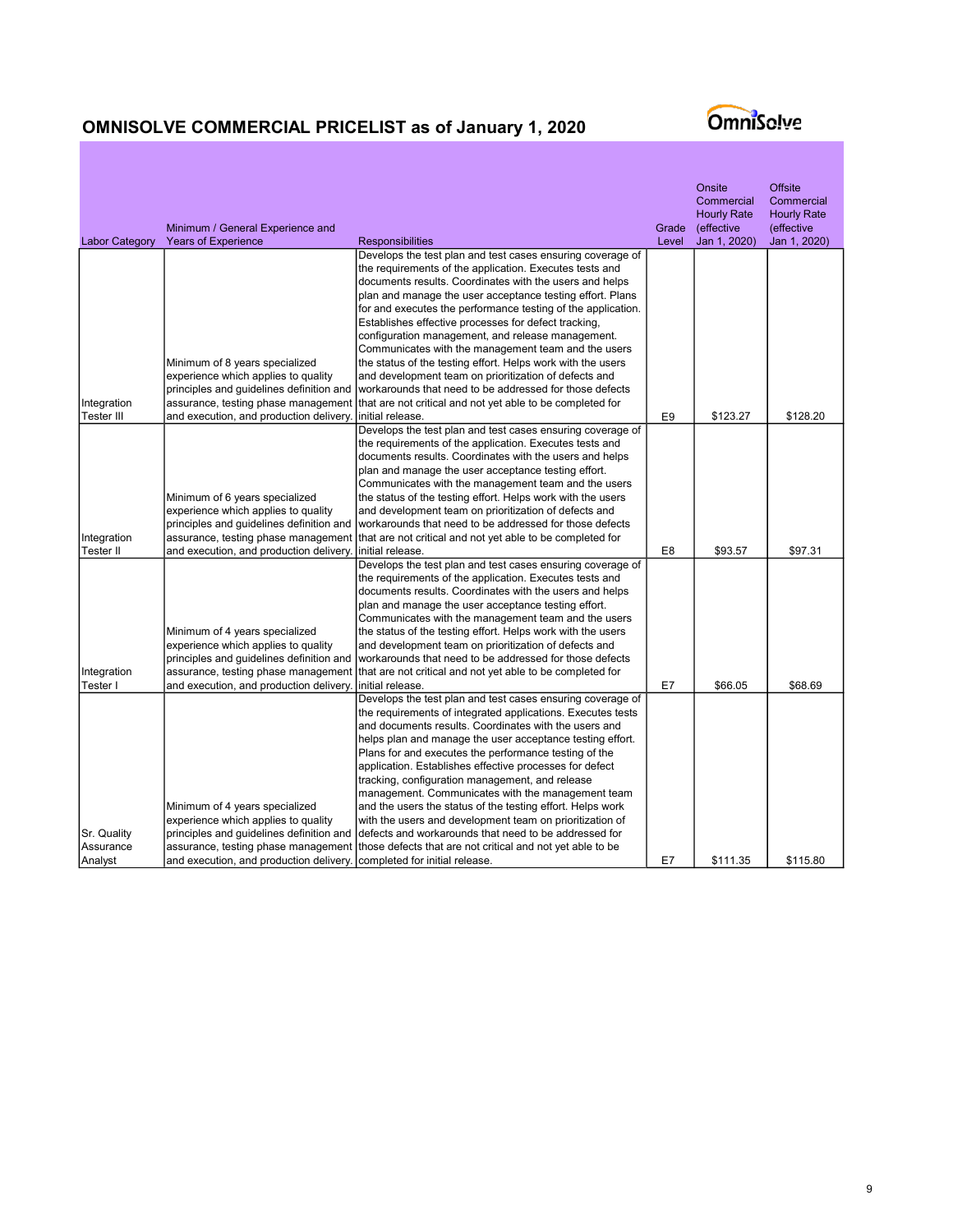

| <b>Labor Category</b>               | Minimum / General Experience and<br><b>Years of Experience</b>                                                                                                                                                               | <b>Responsibilities</b>                                                                                                                                                                                                                                                                                                                                                                                                                                                                              | Grade<br>Level | Onsite<br>Commercial<br><b>Hourly Rate</b><br>(effective<br>Jan 1, 2020) | <b>Offsite</b><br>Commercial<br><b>Hourly Rate</b><br>(effective<br>Jan 1, 2020) |
|-------------------------------------|------------------------------------------------------------------------------------------------------------------------------------------------------------------------------------------------------------------------------|------------------------------------------------------------------------------------------------------------------------------------------------------------------------------------------------------------------------------------------------------------------------------------------------------------------------------------------------------------------------------------------------------------------------------------------------------------------------------------------------------|----------------|--------------------------------------------------------------------------|----------------------------------------------------------------------------------|
|                                     |                                                                                                                                                                                                                              | Assists in the development of the test plan. Develops test<br>cases ensuring coverage of the requirements of the<br>application. Executes tests and documents test results. May                                                                                                                                                                                                                                                                                                                      |                |                                                                          |                                                                                  |
| Quality<br>Assurance<br>Analyst     | Minimum of 1 year of specialized<br>experience which applies to good<br>understanding of quality best practices,<br>principles and guidelines, requirements<br>traceability, and testing phase<br>preparation and execution. | assist in user acceptance testing and performance testing<br>as required. Communicates with the management team on<br>the results of the test effort. Tracks defects and their<br>statuses and communicates priorities to the development<br>team. Assists in establishing effective processes for defect<br>tracking, configuration management, and release<br>management.                                                                                                                          | E <sub>5</sub> | \$85.83                                                                  | \$89.26                                                                          |
| Jr. Quality<br>Assurance<br>Analyst | Requires no previous experience other<br>than college degree. Company offered<br>training courses may be completed                                                                                                           | Assists in the development of the test plan. Supports test<br>case development ensuring coverage of the requirements<br>of the application. Executes simple tests and documents<br>test results. May assist in user acceptance testing and<br>performance testing as required. Tracks defects and their<br>statuses and communicates priorities to the development<br>team. Assists in establishing effective processes for defect<br>tracking, configuration management, and release<br>management. | E4             | \$62.75                                                                  | \$65.26                                                                          |
| Automated<br>Testing<br>Specialist  | Minimum of 6 years specialized<br>experience which applies to quality<br>principles and guidelines definition and                                                                                                            | Supports in the development of automation testing including<br>assurance, testing phase management  development of test scripts and executing test scenarios<br>and execution, and production delivery. and cycles using automated testing tools                                                                                                                                                                                                                                                     | E8             | \$112.06                                                                 | \$116.55                                                                         |
| Trainer I                           | Minimum of 4 years specialized<br>experience in application training,<br>teaching and/or facilitation                                                                                                                        | Develops training curricula for various training delivery<br>methods. Delivers training. Facilitates sessions.                                                                                                                                                                                                                                                                                                                                                                                       | E7             | \$95.25                                                                  | \$99.06                                                                          |
| Documentation<br>Specialist         | Minimum of .5 year specialized<br>experience including training which<br>applies to good documentation<br>organization and content capture<br>related to IT applications and training<br>needs.                              | Provides documentation on systems related to user training<br>manuals, application documentation, helpdesk guides,<br>operational manuals, installation instructions, help text, and<br>other documentation required for the application. Ensures<br>that the documentation matches the system specifications<br>and is user-friendly for the general audience.                                                                                                                                      | E <sub>3</sub> | \$69.59                                                                  | \$72.38                                                                          |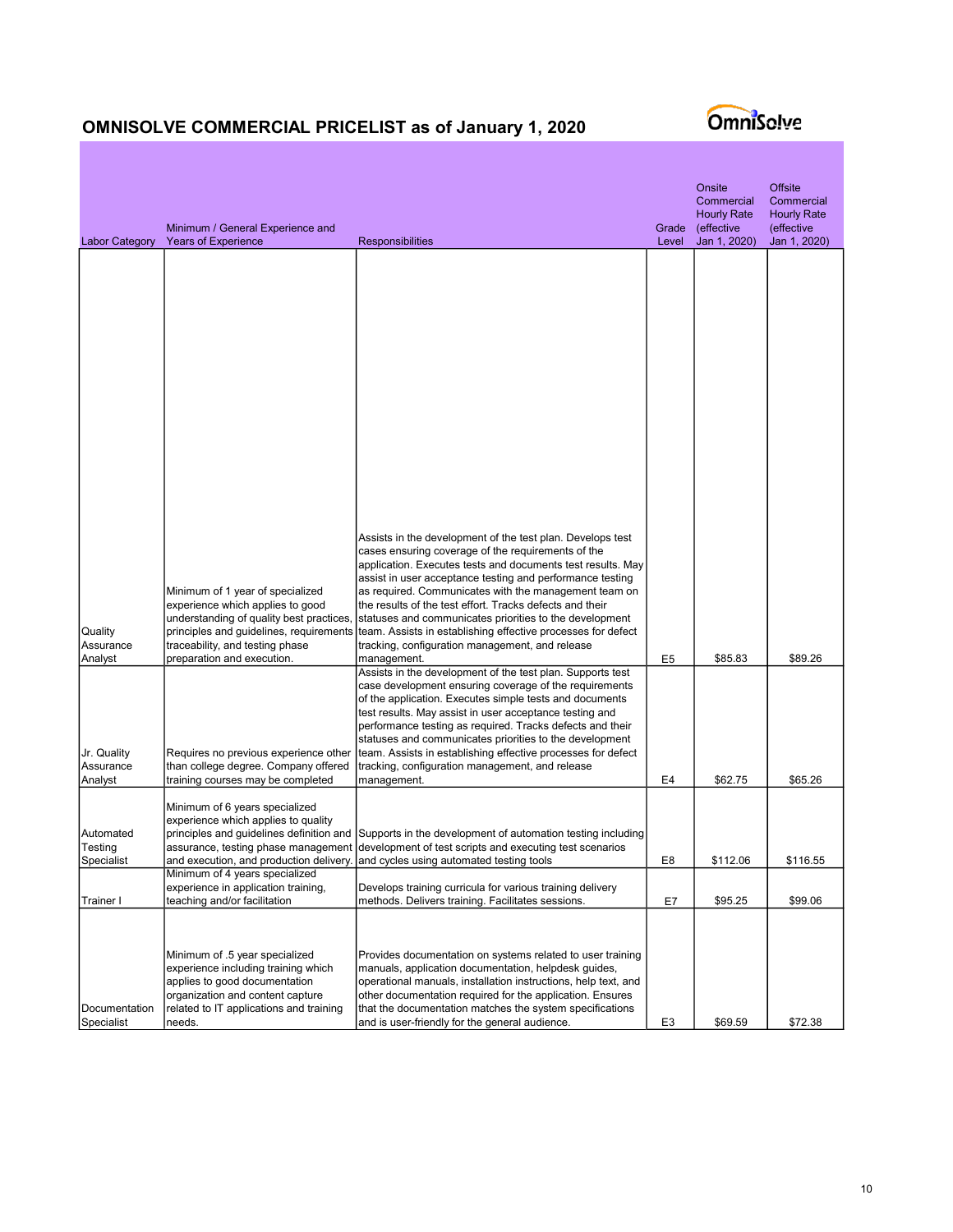|                       | Minimum / General Experience and                              |                                                                                                                         | Grade          | Onsite<br>Commercial<br><b>Hourly Rate</b><br>(effective | <b>Offsite</b><br>Commercial<br><b>Hourly Rate</b><br>(effective |
|-----------------------|---------------------------------------------------------------|-------------------------------------------------------------------------------------------------------------------------|----------------|----------------------------------------------------------|------------------------------------------------------------------|
| <b>Labor Category</b> | <b>Years of Experience</b>                                    | <b>Responsibilities</b>                                                                                                 | Level          | Jan 1, 2020)                                             | Jan 1, 2020)                                                     |
|                       |                                                               | Responsible for the effective development and                                                                           |                |                                                          |                                                                  |
|                       |                                                               | implementation of programs to ensure that all information                                                               |                |                                                          |                                                                  |
|                       |                                                               | systems products and services meet minimum company<br>standards and end-user requirements. Administers the              |                |                                                          |                                                                  |
|                       |                                                               | change control process for zero defects software                                                                        |                |                                                          |                                                                  |
|                       |                                                               | development. Responsible for configuration management of                                                                |                |                                                          |                                                                  |
|                       |                                                               | requirements, design, and code. Evaluates and selects                                                                   |                |                                                          |                                                                  |
|                       |                                                               | configuration management tools and standards. Prepares                                                                  |                |                                                          |                                                                  |
|                       |                                                               | configuration management plans and procedures.                                                                          |                |                                                          |                                                                  |
|                       |                                                               | Coordinates with users and systems development                                                                          |                |                                                          |                                                                  |
|                       |                                                               | personnel on releases of software. Verifies the                                                                         |                |                                                          |                                                                  |
|                       |                                                               | completeness and accuracy of release libraries before<br>implementation and ensures that correct versions of            |                |                                                          |                                                                  |
|                       |                                                               | programs are included in specified releases. Makes                                                                      |                |                                                          |                                                                  |
|                       |                                                               | recommendations to superiors regarding the acquisition                                                                  |                |                                                          |                                                                  |
|                       |                                                               | and/or implementation of software to increase information                                                               |                |                                                          |                                                                  |
|                       |                                                               | systems efficiency, configuration management activities                                                                 |                |                                                          |                                                                  |
|                       |                                                               | including product identification, change control, status                                                                |                |                                                          |                                                                  |
|                       |                                                               | accounting, operation of the program support library, and                                                               |                |                                                          |                                                                  |
|                       |                                                               | development and monitoring of equipment/system                                                                          |                |                                                          |                                                                  |
|                       |                                                               | acceptance plans. Operates and manages program support<br>library. Monitors library structure and procedures to assure  |                |                                                          |                                                                  |
|                       |                                                               | system integrity, including procedures for collection,                                                                  |                |                                                          |                                                                  |
|                       | Minimum of 10 years specialized                               | release, production, test, and emergency libraries and the                                                              |                |                                                          |                                                                  |
| Configuration         | experience in configuration                                   | movement/migration of components between libraries. May                                                                 |                |                                                          |                                                                  |
| Manager III           | management                                                    | supervise lower level personnel.                                                                                        | E11            | \$132.10                                                 | \$137.38                                                         |
|                       |                                                               | Oversee and perform duties of controlling and monitoring                                                                |                |                                                          |                                                                  |
|                       |                                                               | software packages and configurations; Coordination of                                                                   |                |                                                          |                                                                  |
| Configuration         | Minimum of 6 years specialized<br>experience in configuration | release engineering; monitoring software product life cycle<br>(documentation, procedures, deliverables). May supervise |                |                                                          |                                                                  |
| Manager II            | management                                                    | lower level personnel.                                                                                                  | E8             | \$112.06                                                 | \$116.55                                                         |
|                       |                                                               | Day to day duties of controlling and monitoring software                                                                |                |                                                          |                                                                  |
|                       | Minimum of .5 years specialized                               | packages and configurations; Coordination of release                                                                    |                |                                                          |                                                                  |
| Configuration         | experience in configuration                                   | engineering; monitoring software product life cycle                                                                     |                |                                                          |                                                                  |
| Manager I             | management including training                                 | (documentation, procedures, deliverables)                                                                               | E <sub>3</sub> | \$82.56                                                  | \$85.86                                                          |
|                       |                                                               | Leads in the planning, design, and implementation of<br>complex communications networks. Assesses and                   |                |                                                          |                                                                  |
|                       |                                                               | optimizes network design by review and assessment of user                                                               |                |                                                          |                                                                  |
|                       |                                                               | needs. Conducts feasibility studies, prepares specifications,                                                           |                |                                                          |                                                                  |
|                       |                                                               | evaluates vendor products and makes recommendations on                                                                  |                |                                                          |                                                                  |
|                       |                                                               | selection for data communication equipment systems or                                                                   |                |                                                          |                                                                  |
|                       |                                                               | networks. Assists in the design, development and                                                                        |                |                                                          |                                                                  |
|                       |                                                               | installation of unique data transmission systems. Develops                                                              |                |                                                          |                                                                  |
|                       |                                                               | procedures for the operation and management of data<br>communications programs and systems. Reviews and                 |                |                                                          |                                                                  |
| Communication         | Minimum of 8 years specialized                                | develops telecommunication policies, procedures, and                                                                    |                |                                                          |                                                                  |
| Specialist IV         | Iexperience in communicatiions                                | standards.                                                                                                              | E9             | \$137.60                                                 | \$143.11                                                         |
|                       |                                                               | Leads in the planning, design, and implementation of                                                                    |                |                                                          |                                                                  |
|                       |                                                               | moderately complex communications networks. Assesses                                                                    |                |                                                          |                                                                  |
|                       |                                                               | and optimizes network design by review and assessment of                                                                |                |                                                          |                                                                  |
|                       |                                                               | user needs. Conducts feasibility studies, prepares                                                                      |                |                                                          |                                                                  |
|                       |                                                               | specifications, evaluates vendor products and makes<br>recommendations on selection for data communication              |                |                                                          |                                                                  |
|                       |                                                               | equipment systems or networks. Assists in the design,                                                                   |                |                                                          |                                                                  |
|                       |                                                               | development and installation of unique data transmission                                                                |                |                                                          |                                                                  |
|                       |                                                               | systems. Develops procedures for the operation and                                                                      |                |                                                          |                                                                  |
|                       |                                                               | management of data communications programs and                                                                          |                |                                                          |                                                                  |
| Communication         | Minimum of 6 years specialized                                | systems. Reviews and develops telecommunication                                                                         |                |                                                          |                                                                  |
| Specialist III        | experience in communicatiions                                 | policies, procedures, and standards.                                                                                    | E8             | \$121.09                                                 | \$125.93                                                         |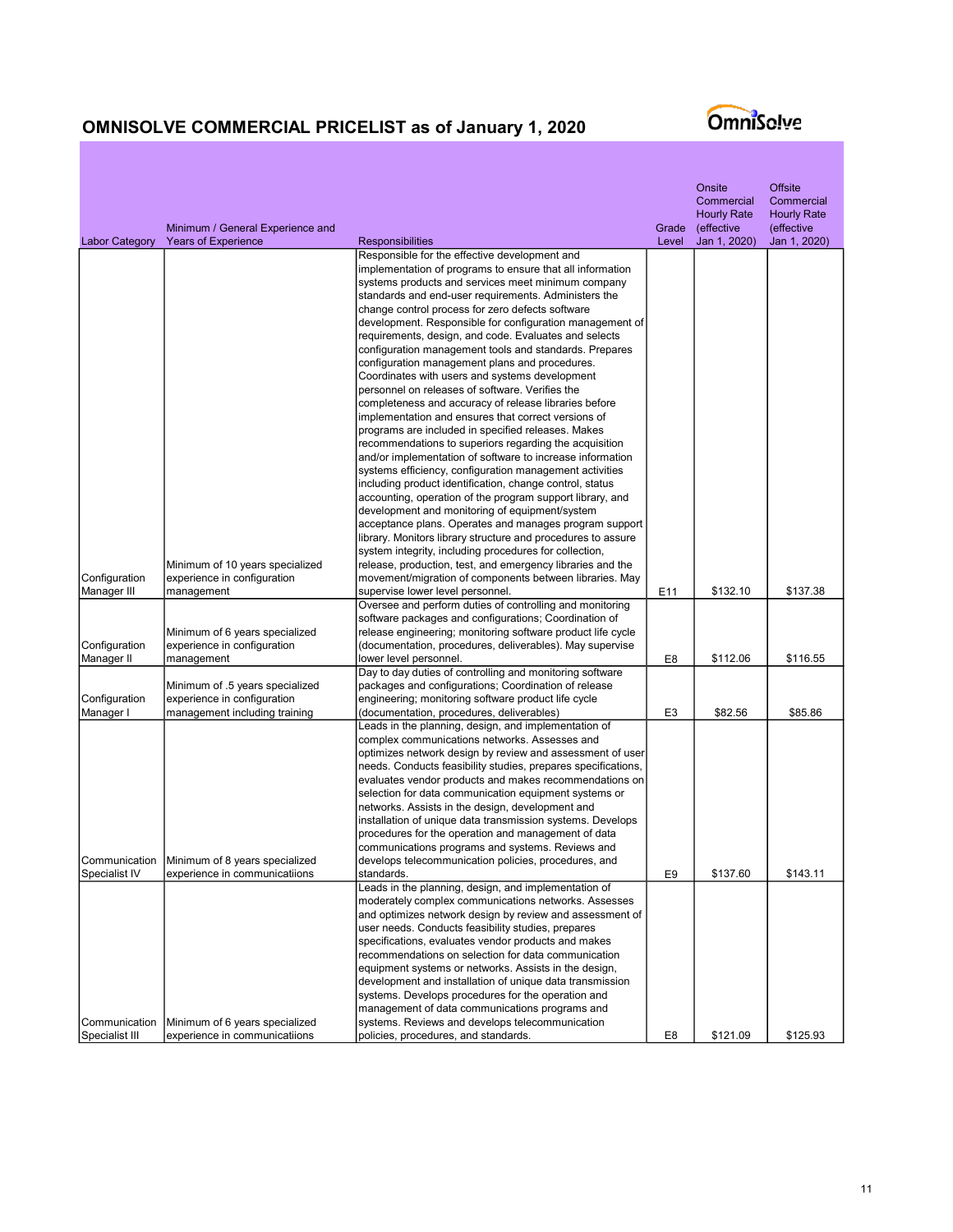|                            | Minimum / General Experience and                                        |                                                                                                                                                                                                                                  | Grade          | Onsite<br>Commercial<br><b>Hourly Rate</b><br>(effective | <b>Offsite</b><br>Commercial<br><b>Hourly Rate</b><br>(effective |
|----------------------------|-------------------------------------------------------------------------|----------------------------------------------------------------------------------------------------------------------------------------------------------------------------------------------------------------------------------|----------------|----------------------------------------------------------|------------------------------------------------------------------|
| <b>Labor Category</b>      | <b>Years of Experience</b>                                              | <b>Responsibilities</b><br>Provides support in the planning, design, and                                                                                                                                                         | Level          | Jan 1, 2020)                                             | Jan 1, 2020)                                                     |
|                            |                                                                         | implementation of communications networks. Assesses and<br>optimizes network design by review and assessment of user<br>needs. Conducts feasibility studies, prepares specifications,                                            |                |                                                          |                                                                  |
|                            |                                                                         | evaluates vendor products and makes recommendations on<br>selection for data communication equipment systems or                                                                                                                  |                |                                                          |                                                                  |
|                            |                                                                         | networks. Assists in the design, development and<br>installation of unique data transmission systems. Develops<br>procedures for the operation and management of data                                                            |                |                                                          |                                                                  |
| Communication              | Minimum of 1 year specialized                                           | communications programs and systems. Reviews and<br>develops telecommunication policies, procedures, and                                                                                                                         |                |                                                          |                                                                  |
| Specialist II              | experience in communicatiions                                           | standards.                                                                                                                                                                                                                       | E <sub>5</sub> | \$104.58                                                 | \$108.76                                                         |
|                            |                                                                         | Assists in the planning, design, and implementation of<br>communications networks. Assesses and optimizes                                                                                                                        |                |                                                          |                                                                  |
|                            |                                                                         | network design by review and assessment of user needs.                                                                                                                                                                           |                |                                                          |                                                                  |
|                            |                                                                         | Conducts feasibility studies, prepares specifications,                                                                                                                                                                           |                |                                                          |                                                                  |
|                            |                                                                         | evaluates vendor products and makes recommendations on<br>selection for data communication equipment systems or                                                                                                                  |                |                                                          |                                                                  |
|                            |                                                                         | networks. Assists in the design, development and                                                                                                                                                                                 |                |                                                          |                                                                  |
|                            |                                                                         | installation of unique data transmission systems. Develops                                                                                                                                                                       |                |                                                          |                                                                  |
|                            |                                                                         | procedures for the operation and management of data                                                                                                                                                                              |                |                                                          |                                                                  |
| Communication              | Minimum of .5 years specialized<br>experience in communicatiions        | communications programs and systems. Reviews and<br>develops telecommunication policies, procedures, and                                                                                                                         |                |                                                          |                                                                  |
| Specialist I               | including training                                                      | standards.                                                                                                                                                                                                                       | E <sub>3</sub> | \$93.57                                                  | \$97.31                                                          |
|                            |                                                                         | Leading in the maintenance of complex computer operating                                                                                                                                                                         |                |                                                          |                                                                  |
|                            |                                                                         | systems including performing upgrades, installs, and<br>configuration of application software and computer                                                                                                                       |                |                                                          |                                                                  |
| System                     | Minimum of 8 years specialized                                          | hardware. Also responsible for creating and managing                                                                                                                                                                             |                |                                                          |                                                                  |
| Administrator IV           | experience in systems administration                                    | system permissions and user accounts.                                                                                                                                                                                            | E9             | \$132.10                                                 | \$137.38                                                         |
| System                     | Minimum of 6 years specialized                                          | Leading in the maintenance of moderately complex<br>computer operating systems including performing upgrades,<br>installs, and configuration of application software and<br>computer hardware. Also responsible for creating and |                |                                                          |                                                                  |
| Administrator III          | experience in systems administration                                    | managing system permissions and user accounts.                                                                                                                                                                                   | E8             | \$115.59                                                 | \$120.21                                                         |
|                            |                                                                         | Supporting in the maintenance of computer operating<br>systems including performing upgrades, installs, and<br>configuration of application software and computer                                                                |                |                                                          |                                                                  |
| System<br>Administrator II | Minimum of 1 year specialized<br>experience in systems administration   | hardware. Also responsible for creating and managing<br>system permissions and user accounts.                                                                                                                                    | E5             | \$100.86                                                 | \$104.89                                                         |
|                            |                                                                         | Assisting in the maintenance of computer operating<br>systems including performing upgrades, installs, and                                                                                                                       |                |                                                          |                                                                  |
|                            | Minimum of .5 years specialized                                         | configuration of application software and computer                                                                                                                                                                               |                |                                                          |                                                                  |
| System                     | experience in systems administration                                    | hardware. Also responsible for creating and managing                                                                                                                                                                             |                |                                                          |                                                                  |
| Administrator I            | including training                                                      | system permissions and user accounts.<br>Leads in preventing and mitigating security breaches that                                                                                                                               | E3             | \$82.56                                                  | \$85.86                                                          |
| Systems                    |                                                                         | may arise within company's computer systems. Possess a                                                                                                                                                                           |                |                                                          |                                                                  |
| Security                   | Minimum of 8 years specialized                                          | background in all fields such as information security,                                                                                                                                                                           |                |                                                          |                                                                  |
| Specialist IV              | experience in IT systems security                                       | application security, network security, and mobile security.                                                                                                                                                                     | E9             | \$181.63                                                 | \$188.90                                                         |
|                            |                                                                         | Leads in preventing and mitigating security breaches that<br>may arise within company's computer systems. Possess a                                                                                                              |                |                                                          |                                                                  |
| Systems                    |                                                                         | background in up to three of the fields such as information                                                                                                                                                                      |                |                                                          |                                                                  |
| Security                   | Minimum of 6 years specialized                                          | security, application security, network security, and mobile                                                                                                                                                                     |                |                                                          |                                                                  |
| Specialist III             | experience in IT systems security                                       | security.                                                                                                                                                                                                                        | E8             | \$158.52                                                 | \$164.86                                                         |
|                            |                                                                         | Assists in preventing and mitigating security breaches that<br>may arise within company's computer systems. Possess a                                                                                                            |                |                                                          |                                                                  |
| Systems                    |                                                                         | background in up to two of the fields such as information                                                                                                                                                                        |                |                                                          |                                                                  |
| Security                   | Minimum of 1 year specialized                                           | security, application security, network security, and mobile                                                                                                                                                                     |                |                                                          |                                                                  |
| Specialist II<br>Systems   | experience in IT systems security<br>Minimum of .5 years specialized    | security.                                                                                                                                                                                                                        | E <sub>5</sub> | \$132.10                                                 | \$137.38                                                         |
| Security                   | experience in IT systems security                                       | Assists in preventing and mitigating security breaches that                                                                                                                                                                      |                |                                                          |                                                                  |
| Specialist I               | including training                                                      | may arise within company's computer systems.                                                                                                                                                                                     | E3             | \$110.08                                                 | \$114.48                                                         |
|                            |                                                                         | Provides business knowledge, best practices, and expertise                                                                                                                                                                       |                |                                                          |                                                                  |
| Domain Expert              | Minimum of 10 years of specialized<br>experience in a particular domain | in a particular domain. Expertise can be broadly defined in<br>the areas of industry                                                                                                                                             | E11            | \$173.70                                                 | \$180.65                                                         |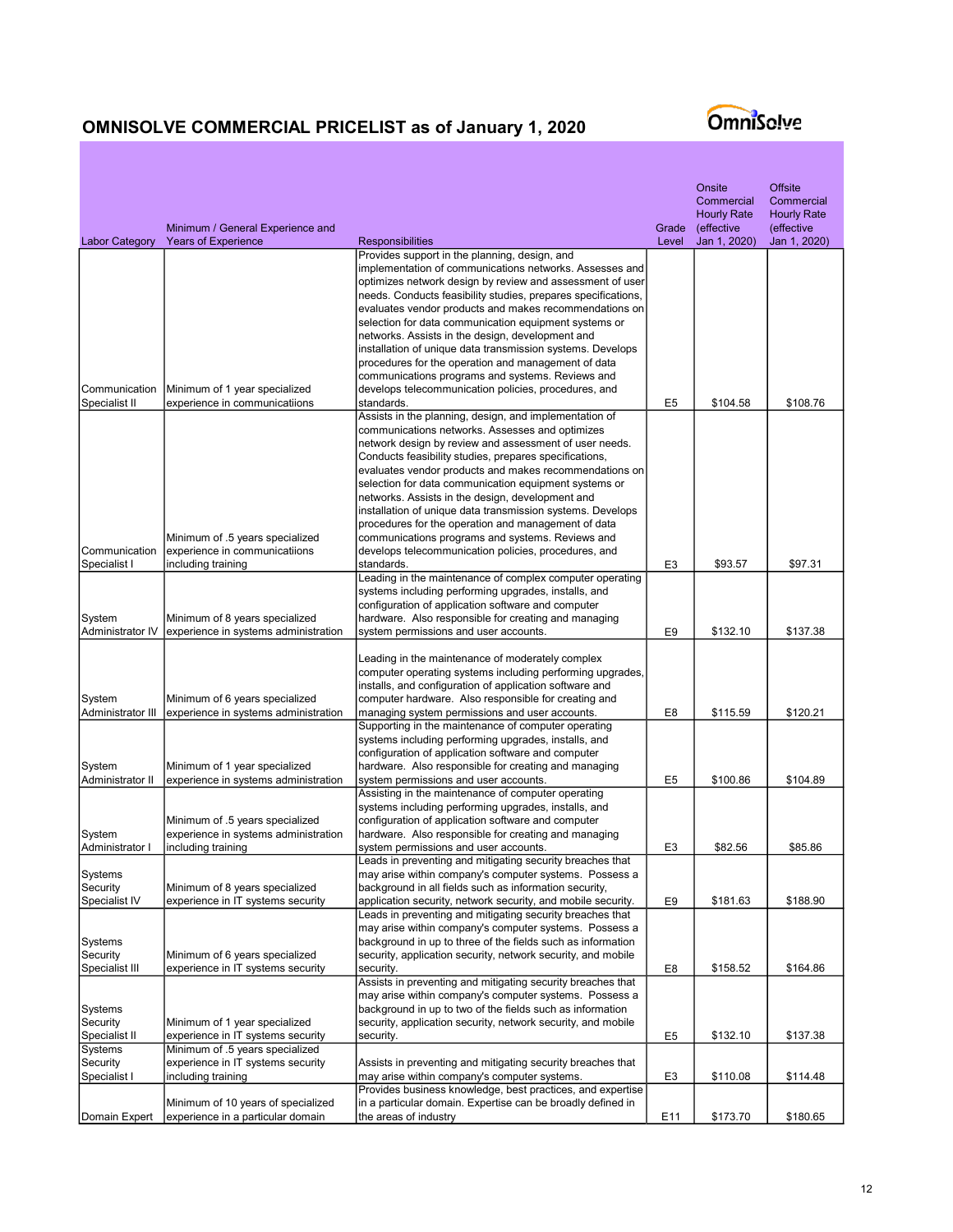| <b>Labor Category</b>                         | Minimum / General Experience and<br>Years of Experience                                                                                                                                                                                                                                                | <b>Responsibilities</b>                                                                                                                                                                                                                                                                                                                                                                                                                                                                                                                                                                                                                                                                                                                                                                                                                                                                                                                                                                                                                                                                                                                                                                                                                | Grade<br>Level | Onsite<br>Commercial<br><b>Hourly Rate</b><br>(effective<br>Jan 1, 2020) | <b>Offsite</b><br>Commercial<br><b>Hourly Rate</b><br>(effective<br>Jan 1, 2020) |
|-----------------------------------------------|--------------------------------------------------------------------------------------------------------------------------------------------------------------------------------------------------------------------------------------------------------------------------------------------------------|----------------------------------------------------------------------------------------------------------------------------------------------------------------------------------------------------------------------------------------------------------------------------------------------------------------------------------------------------------------------------------------------------------------------------------------------------------------------------------------------------------------------------------------------------------------------------------------------------------------------------------------------------------------------------------------------------------------------------------------------------------------------------------------------------------------------------------------------------------------------------------------------------------------------------------------------------------------------------------------------------------------------------------------------------------------------------------------------------------------------------------------------------------------------------------------------------------------------------------------|----------------|--------------------------------------------------------------------------|----------------------------------------------------------------------------------|
| <b>Business</b><br>Process<br>Engineer II     | Minimum of 10 years of specialized<br>experience which applies to solid<br>understanding of business process,<br>organizational change management,<br>and capture, analytical and structured<br>analysis techniques, business process<br>documentation, and systems<br>development life cycle.         | Applies process improvement and reengineering<br>methodologies and principles to conduct process<br>modernization projects. Duties include activity and data<br>modeling, developing modern business methods, identifying<br>best practices and creating and assessing performance<br>measurements. Responsible for effective transitioning of<br>existing project teams and the facilitation of project teams in<br>the accomplishment of project activities and objectives.<br>Provides group facilitation, interviewing, training, and<br>provides additional forms of knowledge transfer. Key<br>coordinator between multiple project teams to ensure<br>enterprise-wide integration of reengineering efforts                                                                                                                                                                                                                                                                                                                                                                                                                                                                                                                      | E11            | \$170.63                                                                 | \$177.45                                                                         |
| <b>Business</b><br>Process<br>Engineer I      | Minimum of 8 years of specialized<br>experience which applies to solid<br>understanding of business process,<br>organizational change management,<br>and capture, analytical and structured<br>analysis techniques, business process<br>documentation, and systems<br>development life cycle.          | Applies process improvement and reengineering<br>methodologies and principles to conduct process<br>modernization projects. Duties include activity and data<br>modeling. Responsible for effective transitioning of existing<br>project teams and the accomplishment of project activities<br>and objectives. Provides interviewing, training, and<br>additional forms of knowledge transfer. Coordinates<br>between multiple project teams to ensure enterprise-wide<br>integration of reengineering efforts                                                                                                                                                                                                                                                                                                                                                                                                                                                                                                                                                                                                                                                                                                                         | E9             | \$145.31                                                                 | \$151.12                                                                         |
| Functional<br><b>Subject Matter</b><br>Expert | Minimum of 10 years of specialized<br>experience which applies to solid<br>understanding of business and<br>capture, analytical and structured<br>analysis techniques, business process<br>documentation, change management,<br>and systems development life cycle.                                    | Responsible for developing business strategic plans,<br>business cases, business requirements, and business<br>process documentation. Coordinates requirements and<br>process changes across multiple cross functional user<br>groups. Provides guidance on end user training to ensure<br>that it incorporates business process changes as well as<br>requirements and is user friendly. Participates in reviews<br>and/or documentation of end user training guides to ensure<br>accuracy of business process changes and requirements.<br>Coordinates and works closely with the business in evolving<br>the requirements as the project progresses ensuring that as<br>scope if finalized, to ensure end user preparedness. May<br>document system requirements based on the business<br>requirements identified. Reviews system development life<br>cycle work products to ensure that the business<br>systems requirements organization and requirements are accounted for. Provides alternatives and<br>recommendations to issues as they are identified and works<br>closely with the business to ensure speedy resolution.<br>Brings to the customer industry knowledge and experience<br>based on previous past performance. | E11            | \$154.64                                                                 | \$160.83                                                                         |
| Sr. IT Functional<br>Analyst                  | Minimum of 8 years of specialized<br>experience which applies to solid<br>understanding of functional and<br>systems IT requirements organization<br>and capture; analytical and structured<br>analysis techniques; process<br>documentation; change management;<br>and systems development life cycle | Responsible for developing IT strategic plans, IT business<br>cases, functional requirements, and process documentation<br>related to application use such as workflow, reporting, and<br>user interface. Coordinates IT requirements and process<br>changes across multiple functional user groups. Provides<br>guidance on end user IT training to ensure that it<br>incorporates the holistic picture of IT inclusive of IT<br>requirements, policy, and process changes. Participates in<br>reviews and/or documentation of end user IT training guides<br>to ensure accuracy of changes and requirements.<br>Coordinates and works closely with the business in<br>ensuring scope and scope changes are documented as the<br>IT project progresses. Supports change management to<br>ensure end user preparedness of IT application. May<br>document system requirements based on the functional<br>requirements identified. Reviews system development life<br>cycle work products to ensure that the functional<br>requirements are accounted for. Provides alternatives and<br>recommendations to issues as they are identified and works<br>closely with the business to ensure speedy resolution.                            | E9             | \$136.72                                                                 | \$142.19                                                                         |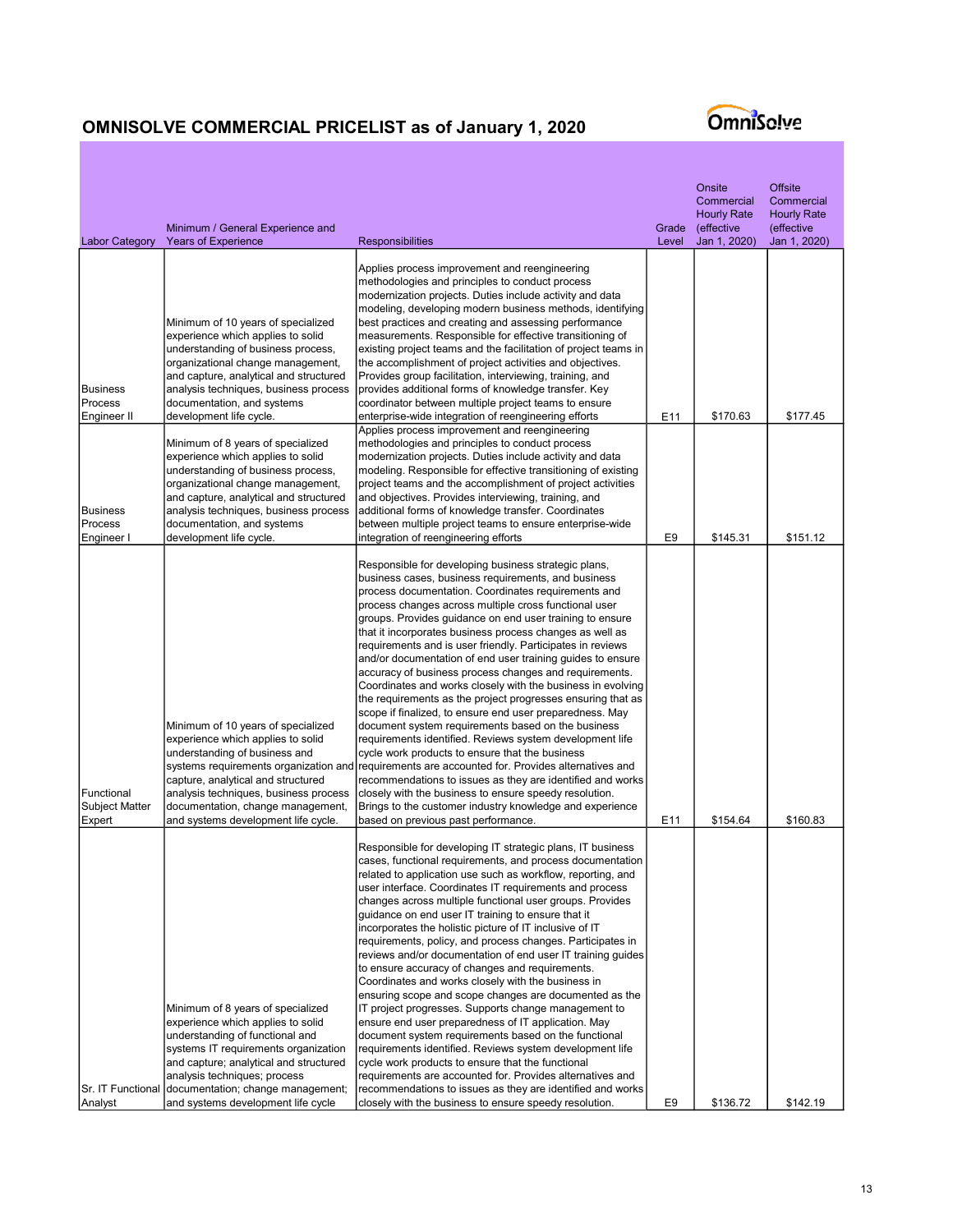| <b>Labor Category</b>              | Minimum / General Experience and<br><b>Years of Experience</b>                                                                                                                                                                                                                                                | <b>Responsibilities</b>                                                                                                                                                                                                                                                                                                                                                                                                                                                                                                                                                                                                                                                                                                                                                                                                                                                                                                                                                                                                                                                                                                                                                                 | Grade<br>Level | Onsite<br>Commercial<br><b>Hourly Rate</b><br>(effective<br>Jan 1, 2020) | <b>Offsite</b><br>Commercial<br><b>Hourly Rate</b><br>effective)<br>Jan 1, 2020) |
|------------------------------------|---------------------------------------------------------------------------------------------------------------------------------------------------------------------------------------------------------------------------------------------------------------------------------------------------------------|-----------------------------------------------------------------------------------------------------------------------------------------------------------------------------------------------------------------------------------------------------------------------------------------------------------------------------------------------------------------------------------------------------------------------------------------------------------------------------------------------------------------------------------------------------------------------------------------------------------------------------------------------------------------------------------------------------------------------------------------------------------------------------------------------------------------------------------------------------------------------------------------------------------------------------------------------------------------------------------------------------------------------------------------------------------------------------------------------------------------------------------------------------------------------------------------|----------------|--------------------------------------------------------------------------|----------------------------------------------------------------------------------|
| <b>IT Functional</b><br>Analyst II | Minimum of 6 years of specialized<br>experience which applies to solid<br>understanding of functional and<br>systems IT requirements organization<br>and capture; analytical and structured<br>analysis techniques; process<br>documentation; change management;<br>and systems development life cycle        | Responsible for developing IT business cases, functional<br>requirements, and process documentation related to<br>application use such as workflow, reporting, and user<br>interface. Coordinates IT requirements and process<br>changes across multiple functional user groups. Provides<br>quidance on end user IT training to ensure that it<br>incorporates the holistic picture of IT inclusive of IT<br>requirements, policy, and process changes. Participates in<br>reviews and/or documentation of end user IT training guides<br>to ensure accuracy of changes and requirements.<br>Coordinates and works closely with the business in<br>ensuring scope and scope changes are documented as the<br>IT project progresses. Supports change management to<br>ensure end user preparedness of IT application. May<br>document system requirements based on the functional<br>requirements identified. Reviews system development life<br>cycle work products to ensure that the functional<br>requirements are accounted for. Provides alternatives and<br>recommendations to issues as they are identified and works<br>closely with the business to ensure speedy resolution. | E8             | \$122.94                                                                 | \$127.86                                                                         |
| <b>IT Functional</b><br>Analyst I  | Minimum of 4 years of specialized<br>experience which applies to solid<br>understanding of business and<br>capture, analytical and structured<br>analysis techniques, business process<br>documentation, change management,<br>and systems development life cycle.                                            | Responsible for developing business cases, business<br>requirements, and business process documentation. May<br>participate in reviews and/or documentation of end user<br>training guides to ensure accuracy of business process<br>changes and requirements. Works closely with the business<br>in evolving the requirements as the project progresses<br>ensuring that as scope if finalized, the end users prepare<br>themselves both in terms of process, data conversion<br>activities involving business lines, and potential work<br>around related to the system deployment. May document<br>system requirements based on the business requirements<br>systems requirements organization and identified. Reviews system development life cycle work<br>products to ensure that the business requirements are<br>accounted for. Provides alternatives and recommendations<br>to issues as they are identified and works closely with the<br>business to ensure speedy resolution.                                                                                                                                                                                               | E7             | \$100.85                                                                 | \$104.88                                                                         |
| <b>IT Financial</b><br>Analyst I   | Minimum of 4 years of specialized<br>experience which applies to solid<br>understanding of financial<br>requirements, financial applications,<br>organization and capture, analytical<br>and structured analysis techniques,<br>process methods, change<br>management, and systems<br>development life cycle. | Responsible for developing business cases, requirements,<br>and process documentation with specific emphasis on<br>financial analysis and reporting from IT applications. May<br>participate in reviews and/or documentation of end user<br>training guides to ensure accuracy of business and system<br>process changes and requirements. Works closely with the<br>business and IT in evolving the system requirements as the<br>project progresses ensuring that as scope if finalized, the<br>end users prepare themselves both in terms of process,<br>data conversion activities involving business lines, and<br>potential work around related to the system deployment.<br>May document system requirements based on the business<br>requirements identified. Reviews system development life<br>cycle work products to ensure that the business<br>requirements are accounted for. Provides alternatives and<br>recommendations to issues as they are identified and works<br>closely with the business to ensure speedy resolution.                                                                                                                                           | E7             | \$100.85                                                                 | \$104.88                                                                         |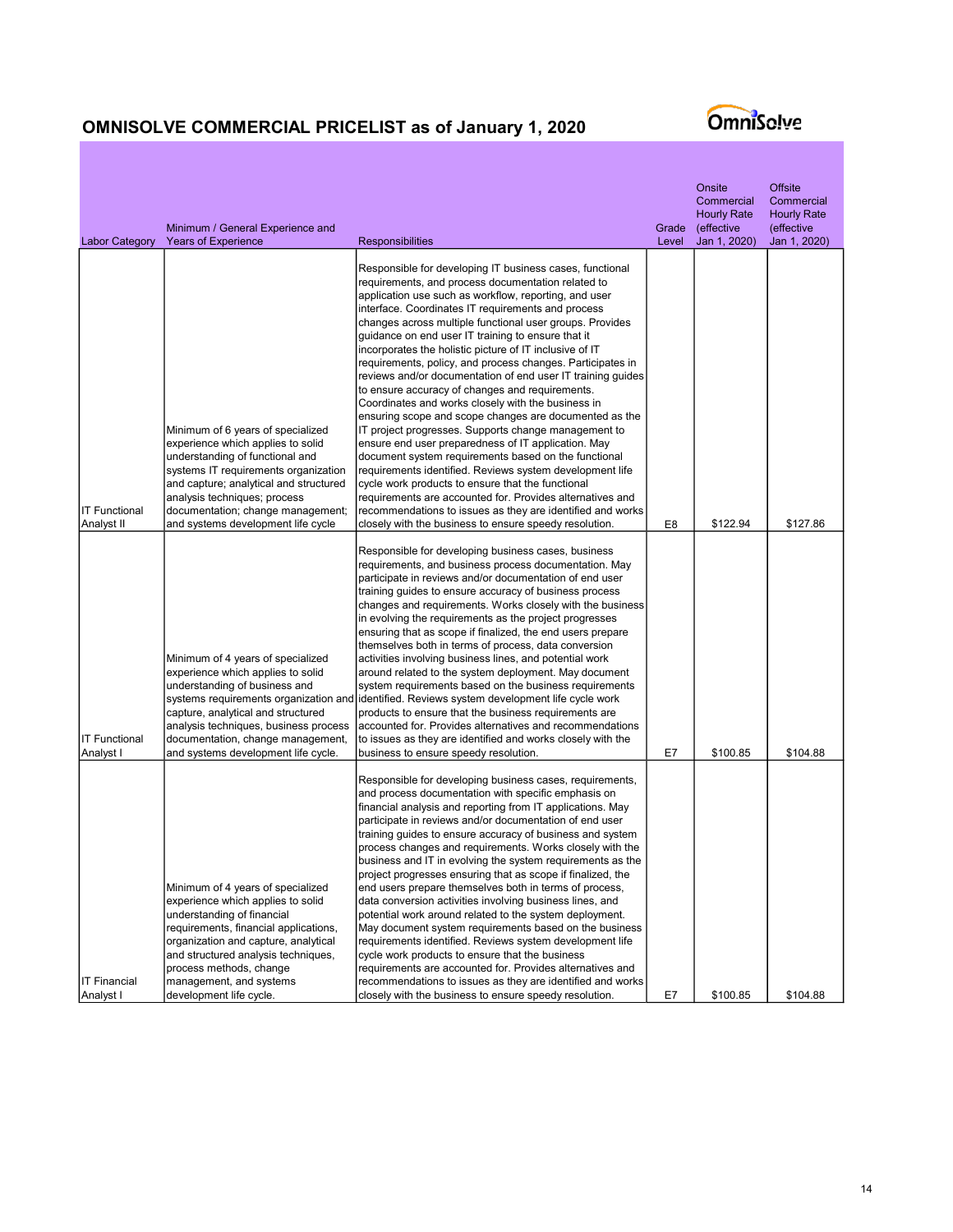|                                                | Minimum / General Experience and                                                                                                                                                                                                                                                                                                                                   |                                                                                                                                                                                                                                                                                                                                                                                                                                                                                                                                                                                                                                                                                                                                                                                                                                                                                                     | Grade       | Onsite<br>Commercial<br><b>Hourly Rate</b><br>(effective | <b>Offsite</b><br>Commercial<br><b>Hourly Rate</b><br>(effective |
|------------------------------------------------|--------------------------------------------------------------------------------------------------------------------------------------------------------------------------------------------------------------------------------------------------------------------------------------------------------------------------------------------------------------------|-----------------------------------------------------------------------------------------------------------------------------------------------------------------------------------------------------------------------------------------------------------------------------------------------------------------------------------------------------------------------------------------------------------------------------------------------------------------------------------------------------------------------------------------------------------------------------------------------------------------------------------------------------------------------------------------------------------------------------------------------------------------------------------------------------------------------------------------------------------------------------------------------------|-------------|----------------------------------------------------------|------------------------------------------------------------------|
| <b>Labor Category</b><br>Sr. System<br>Analyst | <b>Years of Experience</b><br>Minimum of 6 years of specialized<br>experience which applies to solid<br>understanding of business and<br>systems requirements organization and<br>capture, project planning, cross<br>functional user coordination, quality<br>assurance, analytical and structured<br>analysis techniques, and systems<br>development life cycle. | <b>Responsibilities</b><br>Participates in review of task proposal requirements,<br>gathers information, analyzes data. Reviews other team<br>member's work products for completeness and correctness.<br>May participate in the development and review of<br>programming project plans, Q/A plans, and deployment<br>plans when required. Provides support for structured<br>analysis techniques. Creates, modifies, and maintains<br>business models of application requirements. Provides<br>methods, tools, and support for ensuring requirements are<br>captured in overall system. Participates in cross-project<br>integration support and quality assurance services. Assists<br>project leader in scheduling and ensuring completion of<br>structured walkthroughs of deliverables. Participates in the<br>development and review of analysis project plans, when<br>required.             | Level<br>E8 | Jan 1, 2020)<br>\$121.79                                 | Jan 1, 2020)<br>\$126.67                                         |
| <b>Systems Analyst</b>                         | Minimum of 4 years of specialized<br>experience which applies to solid<br>understanding of business and<br>systems requirements organization and<br>capture, analytical and structured<br>analysis techniques, and systems<br>development life cycle.                                                                                                              | Leads in the development and modification of complex<br>systems and develops subsystems for enhancement of<br>overall operational system. Exercises analytical techniques<br>when gathering information from the users, defining work<br>problems, designing a system of computer programs and<br>developing procedures to resolve the problems. Good<br>understanding of structured analysis techniques. Creates,<br>modifies, and maintains business models of application<br>requirements. Provides methods, tools, and support for<br>ensuring requirements are captured in overall system.<br>Coordinates and leads cross-project integration support and<br>quality assurance services. Participates in technical peer<br>reviews of other team members' analysis work products for<br>completeness and correctness.                                                                          | E7          | \$112.06                                                 | \$116.55                                                         |
| System Analyst I                               | Minimum of 1 year of specialized<br>experience which applies to solid<br>understanding of business and<br>systems requirements organization and<br>capture, analytical and structured<br>analysis techniques, and systems<br>development life cycle.                                                                                                               | May participate in the development and modification of<br>complex systems and develops subsystems for<br>enhancement of overall operational system. May exercise<br>analytical techniques when gathering information from the<br>users, defining work problems, designing a system of<br>computer programs and developing procedures to resolve<br>the problems. Provides support for structured analysis<br>techniques. Creates, modifies, and maintains business<br>models of application requirements. Provides methods,<br>tools, and support for ensuring requirements are captured in<br>overall system. Participates in cross-project integration<br>support and quality assurance services. May participate in<br>technical peer reviews of other team members' analysis<br>work products for completeness and correctness.<br>Researches, writes, edits, and proofreads technical data for | E5          | \$92.79                                                  | \$96.50                                                          |
| Technical Writer<br>וון                        | Minimum of 6 years specialized<br>technical writing                                                                                                                                                                                                                                                                                                                | use in documents or sections of documents such as<br>manuals, procedures, specifications, special reports, and<br>any other customer deliverables and documents. Ensures<br>technical documentation is accurate, complete, meets<br>editorial and government specifications and adheres to<br>standards for quality, graphics, coverage, format, and style.<br>Assists in establishing style guidelines and standards for<br>experience which applies to editing and texts and illustrations. Excellent written communication<br>skills are required.                                                                                                                                                                                                                                                                                                                                               | E8          | \$88.07                                                  | \$91.59                                                          |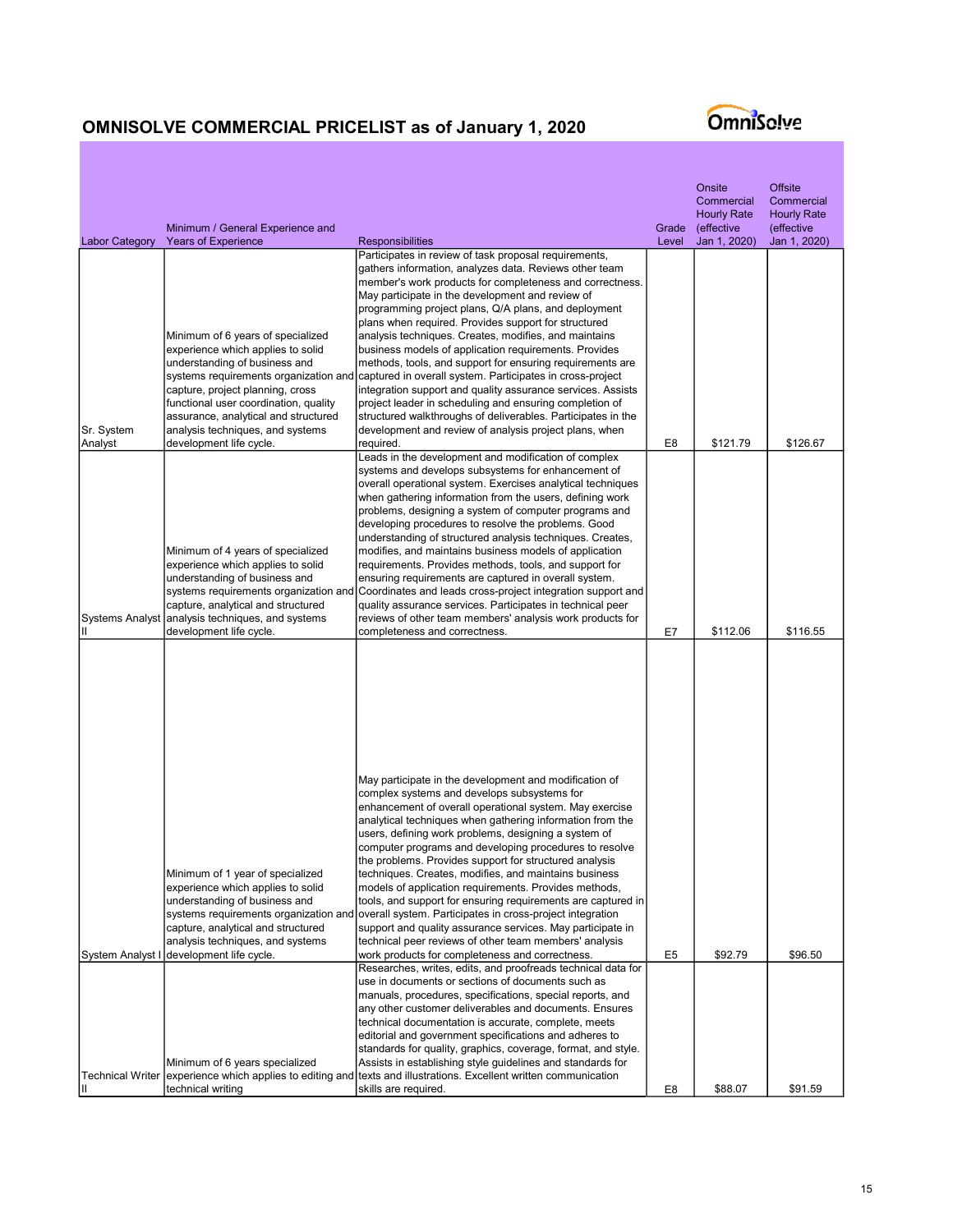|                                |                                                                                                                                                                                                                             |                                                                                                                                                                                                                                                                                                                                                                                                                                                                                                        |                | Onsite<br>Commercial<br><b>Hourly Rate</b> | <b>Offsite</b><br>Commercial<br><b>Hourly Rate</b> |
|--------------------------------|-----------------------------------------------------------------------------------------------------------------------------------------------------------------------------------------------------------------------------|--------------------------------------------------------------------------------------------------------------------------------------------------------------------------------------------------------------------------------------------------------------------------------------------------------------------------------------------------------------------------------------------------------------------------------------------------------------------------------------------------------|----------------|--------------------------------------------|----------------------------------------------------|
|                                | Minimum / General Experience and                                                                                                                                                                                            |                                                                                                                                                                                                                                                                                                                                                                                                                                                                                                        | Grade          | (effective                                 | (effective                                         |
| <b>Labor Category</b>          | <b>Years of Experience</b>                                                                                                                                                                                                  | <b>Responsibilities</b><br>Reviews, analyzes, and edits technical and functional<br>documents. These documents include strategic plans,<br>system specifications, system requirements, user manuals,<br>training manuals, and studies results. Supports the<br>development of executive summaries of documents.                                                                                                                                                                                        | Level          | Jan 1, 2020)                               | Jan 1, 2020)                                       |
| <b>Technical Writer</b>        | Minimum of 4 years specialized<br>technical writing                                                                                                                                                                         | Performs research and analysis and prepares<br>documentation for user interviews and supports the<br>experience which applies to editing and requirements gathering sessions by performing scribe<br>functions                                                                                                                                                                                                                                                                                         | E7             | \$76.20                                    | \$79.25                                            |
| Jr. Technical<br>Writer        | Minimum of 2 years specialized<br>technical writing                                                                                                                                                                         | Reviews, analyzes, and edits technical and functional<br>documents. These documents include strategic plans,<br>system specifications, system requirements, user manuals,<br>training manuals, and studies results. Supports the<br>development of executive summaries of documents.<br>Performs research and analysis and prepares<br>documentation for user interviews and supports the<br>experience which applies to editing and requirements gathering sessions by performing scribe<br>functions | E <sub>6</sub> | \$57.20                                    | \$59.49                                            |
| Executive Admin<br>Ш           | Minimum of 1 year specialized<br>experience in office management and<br>secretarial duties                                                                                                                                  | Performs office administration, contract administration and<br>facility operation activities. Assists in all business, cost<br>containment, and accounting activities. Provides cost<br>control advice to management. Prepares correspondence<br>and maintains filing and tracking system for easy retrieval.<br>Maintains calendar of management activities. Assists in<br>preparing management progress reports.                                                                                     | E <sub>5</sub> | \$82.56                                    | \$85.86                                            |
|                                | Minimum of .5 years specialized<br>Executive Admin experience in office management and<br>secretarial duties including training                                                                                             | Assists in office administration, contract administration and<br>facility operation activities. Assists in business, cost<br>containment, and accounting activities. Prepares<br>correspondence and maintains filing and tracking system<br>for easy retrieval. Maintains calendar of management<br>activities.                                                                                                                                                                                        | E <sub>3</sub> | \$66.05                                    | \$68.69                                            |
| <b>HelpDesk</b><br>Support IV  | Minimum 8 years specialized<br>experience including training which<br>applies to solid organization,<br>coordination, and communication skills<br>and ability to enter, track, and manage<br>problems and defects reported. | Provides full tierered user support on production<br>applications. Addresses user issues reported and<br>coordinates their resolution with the development, testing,<br>and user groups. Identifies workarounds while fixes need to<br>be made. Manages a trouble log of reported incidents and<br>follows up with the user on results.                                                                                                                                                                | E9             | \$106.78                                   | \$111.05                                           |
| <b>HelpDesk</b><br>Support III | Minimum 4 years specialized<br>experience including training which<br>applies to solid organization,<br>coordination, and communication skills<br>and ability to enter, track, and manage<br>problems and defects reported. | Provides 1st and 2nd tier user support on production<br>applications. Addresses user issues reported and<br>coordinates their resolution with the development, testing,<br>and user groups. Identifies workarounds while fixes need to<br>be made. Manages a trouble log of reported incidents and<br>follows up with the user on results.                                                                                                                                                             | E7             | \$95.77                                    | \$99.60                                            |
| HelpDesk<br>Support II         | organization, coordination, and<br>communication skills and ability to<br>defects reported.                                                                                                                                 | Minimum 1 year specialized experience Provides 1st tier user support on production applications.<br>including training which applies to solid  Addresses user issues reported and coordinates their<br>resolution with the development, testing, and user groups.<br>Identifies workarounds while fixes need to be made.<br>enter, track, and manage problems and Manages a trouble log of reported incidents and follows up<br>with the user on results.                                              | E <sub>5</sub> | \$84.76                                    | \$88.15                                            |
| <b>HelpDesk</b><br>Support     | Minimum .5 year specialized<br>experience including training which<br>applies to solid organization,<br>coordination, and communication skills<br>and ability to enter, track, and manage<br>problems and defects reported. | Provides user support on production applications.<br>Addresses user issues reported and coordinates their<br>resolution with the development, testing, and user groups.<br>Identifies workarounds while fixes need to be made.<br>Manages a trouble log of reported incidents and follows up<br>with the user on results.                                                                                                                                                                              | E <sub>3</sub> | \$77.72                                    | \$80.83                                            |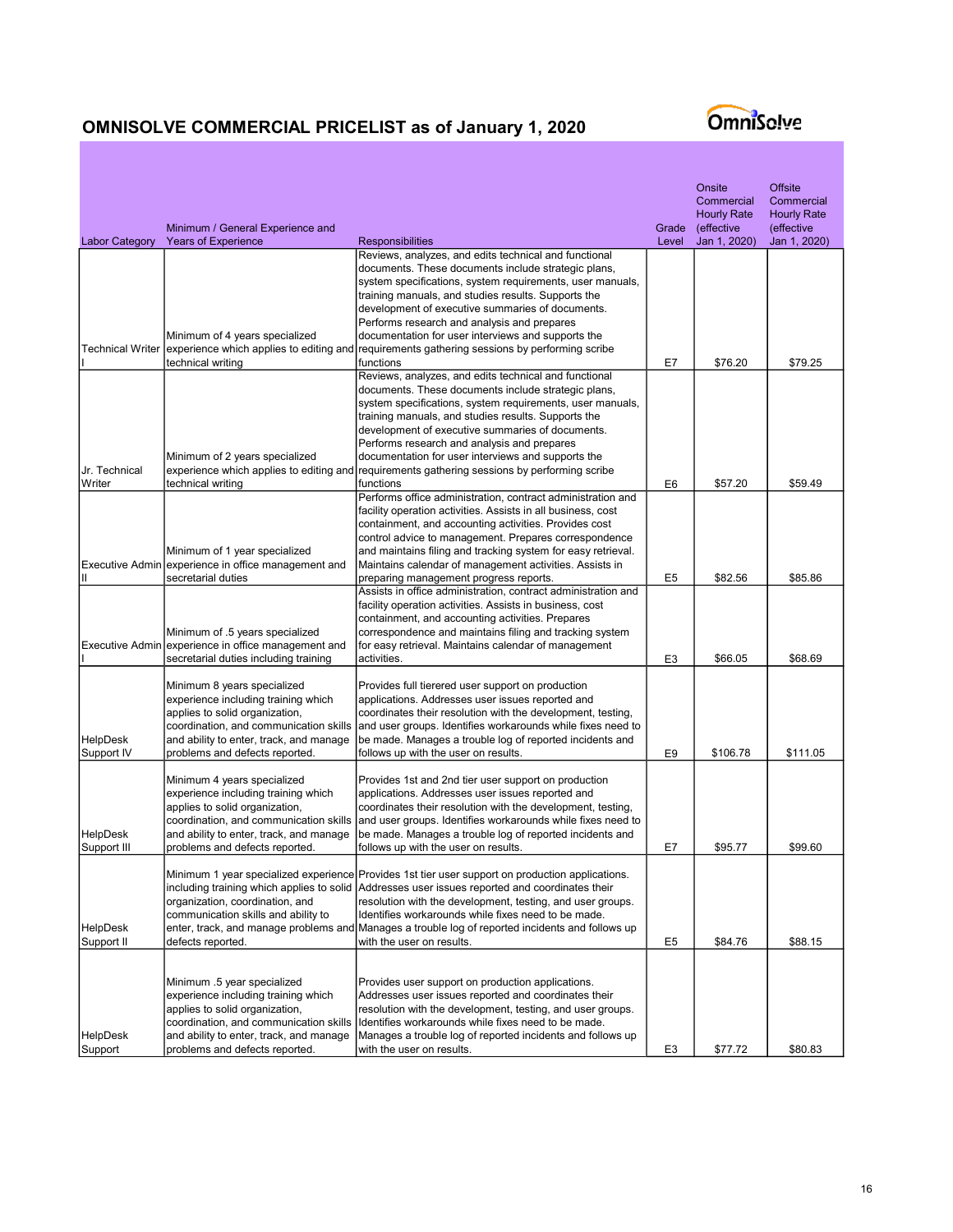| <b>Labor Category</b>     | Minimum / General Experience and<br><b>Years of Experience</b> | <b>Responsibilities</b>                                                                                                 | Grade<br>Level | Onsite<br>Commercial<br><b>Hourly Rate</b><br>(effective<br>Jan 1, 2020) | <b>Offsite</b><br>Commercial<br><b>Hourly Rate</b><br>(effective<br>Jan 1, 2020) |
|---------------------------|----------------------------------------------------------------|-------------------------------------------------------------------------------------------------------------------------|----------------|--------------------------------------------------------------------------|----------------------------------------------------------------------------------|
|                           |                                                                | Provides team leadership as well as highly technical                                                                    |                |                                                                          |                                                                                  |
|                           |                                                                | expertise and guidance in the design, implementation,<br>operation and maintenance of database management               |                |                                                                          |                                                                                  |
|                           |                                                                | systems (DBMS). Evaluates and recommends additional                                                                     |                |                                                                          |                                                                                  |
|                           |                                                                | DBMS add-on products or utilities after matching                                                                        |                |                                                                          |                                                                                  |
|                           |                                                                | requirements with system capabilities. Determines file                                                                  |                |                                                                          |                                                                                  |
|                           |                                                                | organization, indexing methods, and security procedures for                                                             |                |                                                                          |                                                                                  |
|                           |                                                                | specific applications. Controls the design and use of the                                                               |                |                                                                          |                                                                                  |
|                           |                                                                | database. Ensures backup and recovery of databases (from<br>accidental or intentional damage or loss), and monitors the |                |                                                                          |                                                                                  |
|                           | Minimum of 8 years specialized                                 | use of databases. Must be capable of defining all required                                                              |                |                                                                          |                                                                                  |
|                           | experience which applies to in-depth                           | database administration policies, procedures, standards,                                                                |                |                                                                          |                                                                                  |
|                           | understanding of database structure                            | and guidelines. Is the authority on the design of the                                                                   |                |                                                                          |                                                                                  |
|                           | and design, performance tuning,                                | database, performance tuning, and the use of the database                                                               |                |                                                                          |                                                                                  |
| Principle DBA             | maintenance, and application support.                          | management system.                                                                                                      | E <sub>9</sub> | \$137.60                                                                 | \$143.11                                                                         |
|                           |                                                                | Provides highly technical expertise and guidance in the                                                                 |                |                                                                          |                                                                                  |
|                           |                                                                | design, implementation, operation and maintenance of                                                                    |                |                                                                          |                                                                                  |
|                           |                                                                | database management systems (DBMS). Evaluates and                                                                       |                |                                                                          |                                                                                  |
|                           |                                                                | recommends additional DBMS add-on products or utilities                                                                 |                |                                                                          |                                                                                  |
|                           |                                                                | after matching requirements with system capabilities.                                                                   |                |                                                                          |                                                                                  |
|                           |                                                                | Determines file organization, indexing methods, and                                                                     |                |                                                                          |                                                                                  |
|                           |                                                                | security procedures for specific applications. Controls the                                                             |                |                                                                          |                                                                                  |
|                           |                                                                | design and use of the database. Ensures backup and<br>recovery of databases (from accidental or intentional             |                |                                                                          |                                                                                  |
|                           | Minimum of 4 years specialized                                 | damage or loss), and monitors the use of databases. Must                                                                |                |                                                                          |                                                                                  |
|                           | experience which applies to in-depth                           | be capable of defining all required database administration                                                             |                |                                                                          |                                                                                  |
|                           | understanding of database structure                            | policies, procedures, standards, and guidelines. Is the                                                                 |                |                                                                          |                                                                                  |
|                           | and design, performance tuning,                                | authority on the design of the database, performance                                                                    |                |                                                                          |                                                                                  |
| Sr. DBA                   | maintenance, and application support.                          | tuning, and the use of the database management system.                                                                  | E7             | \$121.79                                                                 | \$126.67                                                                         |
|                           |                                                                | Provides technical expertise in the design, implementation,                                                             |                |                                                                          |                                                                                  |
|                           |                                                                | operation and maintenance of database management<br>systems (DBMS). May assist in defining the file                     |                |                                                                          |                                                                                  |
|                           |                                                                | organization, indexing methods, and security procedures for                                                             |                |                                                                          |                                                                                  |
|                           |                                                                | specific applications. May assist in the design and use of                                                              |                |                                                                          |                                                                                  |
|                           |                                                                | Oracle databases. Assists in performance tuning of                                                                      |                |                                                                          |                                                                                  |
|                           | Minimum of 2 years specialized                                 | applications and database. Ensures backup and recovery of                                                               |                |                                                                          |                                                                                  |
|                           | experience which applies to good                               | databases (from accidental or intentional damage or loss),                                                              |                |                                                                          |                                                                                  |
|                           | understanding of database structure                            | and monitors the use of databases. Assists in defining                                                                  |                |                                                                          |                                                                                  |
| Database<br>Administrator | and design, performance tuning,                                | required database administration policies, procedures,                                                                  | E <sub>6</sub> | \$98.59                                                                  |                                                                                  |
|                           | maintenance, and application support.                          | standards, and guidelines.<br>Provides clerical support related to data maintenance in                                  |                |                                                                          | \$102.53                                                                         |
|                           |                                                                | systems or defined tools and templates. Provides                                                                        |                |                                                                          |                                                                                  |
|                           | Requires no previous experience other                          | reconciliation analysis of data across multiple sources and                                                             |                |                                                                          |                                                                                  |
|                           | than college degree. Company offered                           | works with support groups to determine best source of                                                                   |                |                                                                          |                                                                                  |
| Data Entry                | training courses may be completed                              | information where discrepancies exist                                                                                   | E4             | \$25.90                                                                  | \$26.93                                                                          |